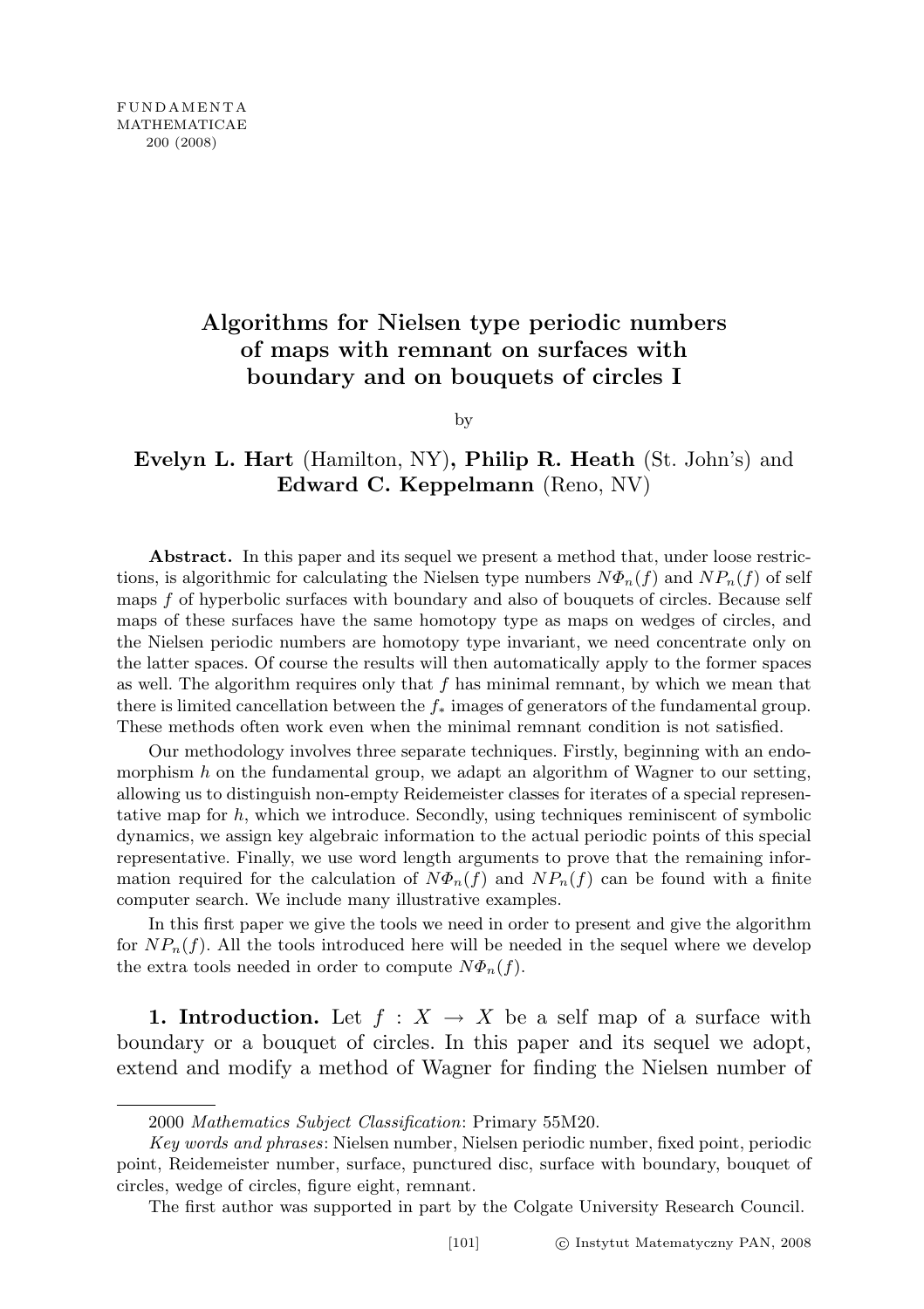maps on these spaces to produce an algorithm for calculating the Nielsen periodic point numbers,  $NP_n(f)$  and  $N\Phi_n(f)$ , on a large class of self maps on the same spaces Wagner studies. The numbers  $NP_n(f)$  and  $N\Phi_n(f)$ , which were introduced by Jiang in  $[13]$  and studied in  $[11]$  and  $[12]$ , are lower bounds over all maps g homotopic to f for, respectively, the number of periodic points of g of all periods dividing  $n$ , and the number of periodic points of g of minimal period exactly n. The calculation of these numbers is complicated firstly because they are homotopy invariants under homotopies of f, rather than homotopies of the iterate  $f^n$ , and secondly because the Nielsen classes of fixed points of various iterates of f interact.

Putting this in its historical context, we remark that the numbers  $NP_n(f)$ and  $N\Phi_n(f)$  are, in fact, two different generalizations, from f to iterates of f, of the classical Nielsen number  $N(f)$  of f. This latter number is a lower bound, over all maps g homotopic to f, for the number of fixed points of g.

Concerning the computation of  $N(f)$  for maps on surfaces with negative Euler characteristic (as we study here), McCord remarks in his 1993 survey [20] that maps on these spaces are among those for which this computation is the most difficult, and of course the computation of  $NP_n(f)$ and  $N\Phi_n(f)$  on these spaces presents even more of a challenge. In fact, in the years since McCord made his comments about computing  $N(f)$  on these spaces its computation has been the focus of much attention. We note firstly that Kelly in [14] produced a useful class of examples of maps on these spaces that factor through the circle. In addition, for the homotopy class of a homeomorphism, he used geometric results of Bestvina and Handel from [1] in [15] to calculate  $N(f)$  for these maps of a compact surface with negative Euler characteristic. Next, for a class of maps  $f$  that is slightly more general than that considered here, Wagner in [21] introduced techniques from combinatorial group theory into the game, to produce an algorithm for determining  $N(f)$ . This was continued in [22], in the work of the first author in [5], [6], and by Kim in [17].

For the special case of a space with fundamental group which is free on two generators, results include the following: Firstly, for self maps f on such a space, Wagner's work is extended by Yi [23] and Kim [18] to provide an algorithm for computing  $N(f)$ . Secondly, for the disc with two holes (the "pants" space), Kelly provides in [14] an algorithm for calculating  $\text{Min}(f) = {\vert \phi(g) \vert : g \simeq f}.$  This, of course, is what  $N(f)$  is designed to approximate. Similarly, for maps  $f$  of the figure eight, Llibre and Nunes in [19] produce an algorithm for  $\text{Min}(f)$ . Finally, the fascinating relationship between  $\text{Min}(f)$  and  $N(f)$  on surfaces is discussed by Kelly in [16].

Wagner's algorithm is in some sense truly innovative, since it turns the philosophy of algebraic topology on its head. The usual technique in this subject is of course to convert a geometric problem into a solvable algebraic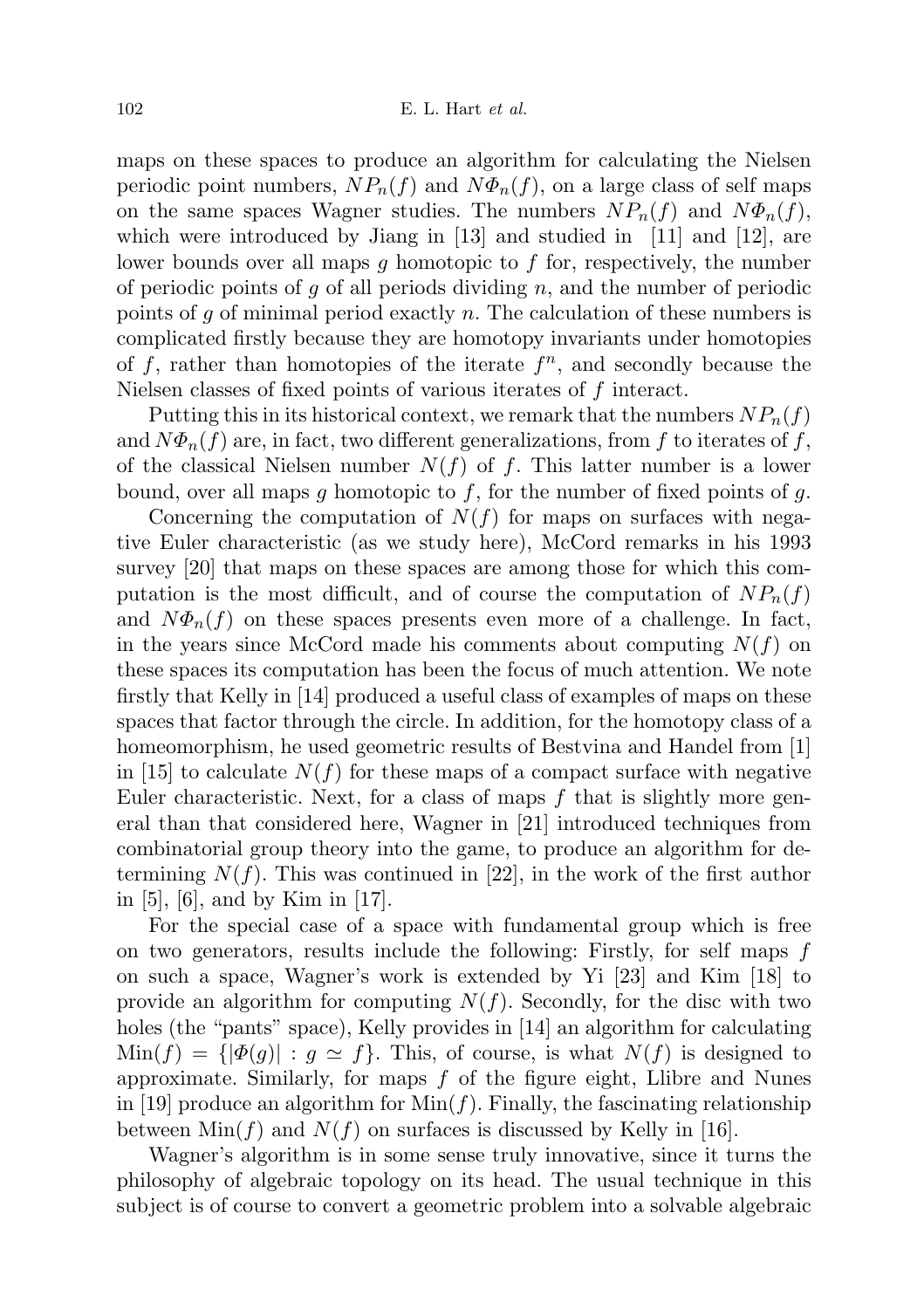problem, and then to draw geometric conclusions from the algebraic solution. Wagner of course starts the process in the usual way by transferring the geometric problem to an algebraic one. What she does next is the interesting part. She takes the algebraic information thus obtained and uses it to construct a very special representative self map on a wedge of circles. Since the new map has the same homotopy type as the original one (on the original space), it has the same Nielsen number. Wagner is then able to extract new algebraic information from the geometry of her special representative to compute its Nielsen number. This procedure, then, is algorithmic for a large class of maps on surfaces with boundary and bouquets of circles.

Our aim in writing this paper has been, wherever possible, to extend these tools to the Nielsen type periodic point numbers. Naturally enough the geometry plays a crucial role in the methods we use, and we encounter our first hurdle at exactly this point. The problem is roughly that the geometry of the algebraic iterates and the geometry of the geometric iterates do not coincide. This comes because cancellation can occur when iterating homomorphisms. When this happens the iterate of one of Wagner's special representatives is not the special representative of the iterate. To say it another way, Wagner's algorithm as it stands does not apply to iterates in the way that we need it to. For this reason, it is necessary to make a highly non-trivial extension of her algorithm to cover this situation. Actually, if all that was involved in the computation of  $N\Phi_n(f)$  and  $NP_n(f)$  was the computation of the Nielsen classes of iterates, there would be no need either for this paper or its sequel. However, their computation involves a whole host of new algebraic problems that need to be solved, and as part of what we need in order to solve the new problems, it is necessary to preserve the geometry of iterates.

The new problems we will need to solve include the determination firstly of the Reidemeister orbits and then, for the  $NP_n(f)$  in this first paper, we will need to know which are irreducible. That is, we need to deduce which orbits come up from orbits of lower iterates. For the number  $N\Phi_n(f)$ , we also need to determine the minimum cardinality over all possible sets of  $n$ representatives. We will in fact calculate  $N\Phi_n(f)$  for a number of examples we give in this first paper, but we will not address all of the extra questions it raises until [7]. For completeness, however, we give the definition in Section 2. For both numbers, extending the techniques that work for the computation of  $N(f)$  to the new setting is, at times, less than straightforward.

Our methodology involves three separate techniques. Firstly, after replacing the space with a bouquet of circles, we make a highly non-trivial extension of Wagner's algorithm ([21]). This extension allows us to determine completely the Nielsen classes of iterates, their indices, and the corresponding Reidemeister classes from a very special representative, which we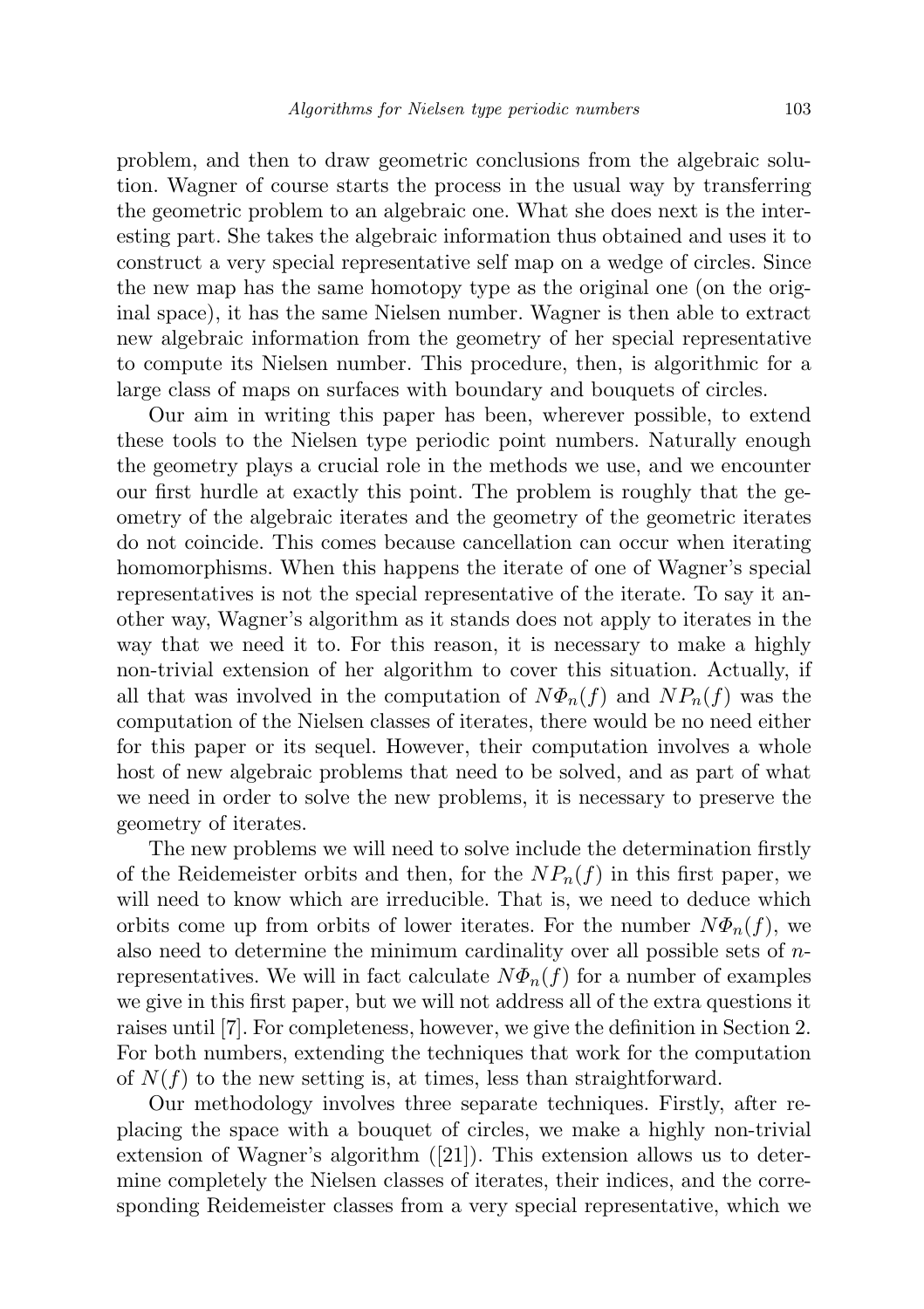introduce. The use of this special representative is also the key to our second technique. The point is that while Wagner's algorithm (without modification) can be used to calculate  $N(f^k)$  for any k, it does not apply to *iterates* of our special representative and so needs to be extended.

The second part of our methodology, then, uses the special representative to pinpoint the exact location of periodic points of  $f$ . Using ideas from symbolic dynamics, we are then able to encode location data onto these points that allow us to determine geometrically both the orbits and the geometric reducibility of periodic points. Then in combination with the first technique, this geometric information can be used to find the algebraic orbits of the non-empty Reidemeister classes. (A Reidemeister class is non-empty if it represents an actual periodic point. Otherwise it is called empty.) We will need to consider empty orbits because geometry is not a homotopy invariant. An empty Reidemeister orbit for the special representative of  $h$ could correspond to a non-empty orbit for a different representative of h.

The third and final part of our methodology pertains exactly to such possibilities. It is necessarily algebraic, and it involves the use of word length arguments to determine which Reidemeister orbits reduce to empty Reidemeister orbits at a lower level. These techniques are completely successful for homomorphisms  $h$  with sufficient remnant. For such homomorphisms, therefore, we are able to present an algorithm for determining  $NP_n(f)$  in this first paper, and  $N\Phi_n(f)$  in the second for any f that induces h. Our methods, by the way, often work even when  $h$  does not have the minimum remnant required by the algorithm.

In more detail, but without loss of generality, we let  $X$  be a bouquet (i.e. a wedge) of r circles. The fundamental group  $\pi_1(X)$  is a free group  $G =$  $\langle a_1, \ldots, a_r \rangle$  on generators  $a_1, \ldots, a_r$ . Since these spaces X are Eilenberg– MacLane complexes of type  $K(\pi, 1)$ , there is a bijection between the set of homotopy classes of maps  $f: X \to X$  and the set of endomorphisms  $h: G$  $\rightarrow G$ . Let  $h: G \rightarrow G$  be a homomorphism with remnant. From h, Wagner in [21] constructs a certain representative,  $f$ , of the homotopy class corresponding to  $h$ . This representative has the property that all fixed points are isolated and that, for each i, the fixed points on the interior of the  $a_i$ loop correspond exactly to occurrences of  $a_i$  or its inverse in the word  $h(a_i)$ . Her algorithm then allows her, for maps with remnant, to determine not only the precise composition of the Nielsen classes but also the corresponding Reidemeister classes. For a number of reasons, we make a very precise (linearized) version of Wagner's construction, calling it a standard representative for h. Of course Wagner's original algorithm can be applied to a standard representative f to determine  $N(f)$ . However, the relationship between the iterates of h and the fixed points of iterates of  $f$  is not quite as straightforward.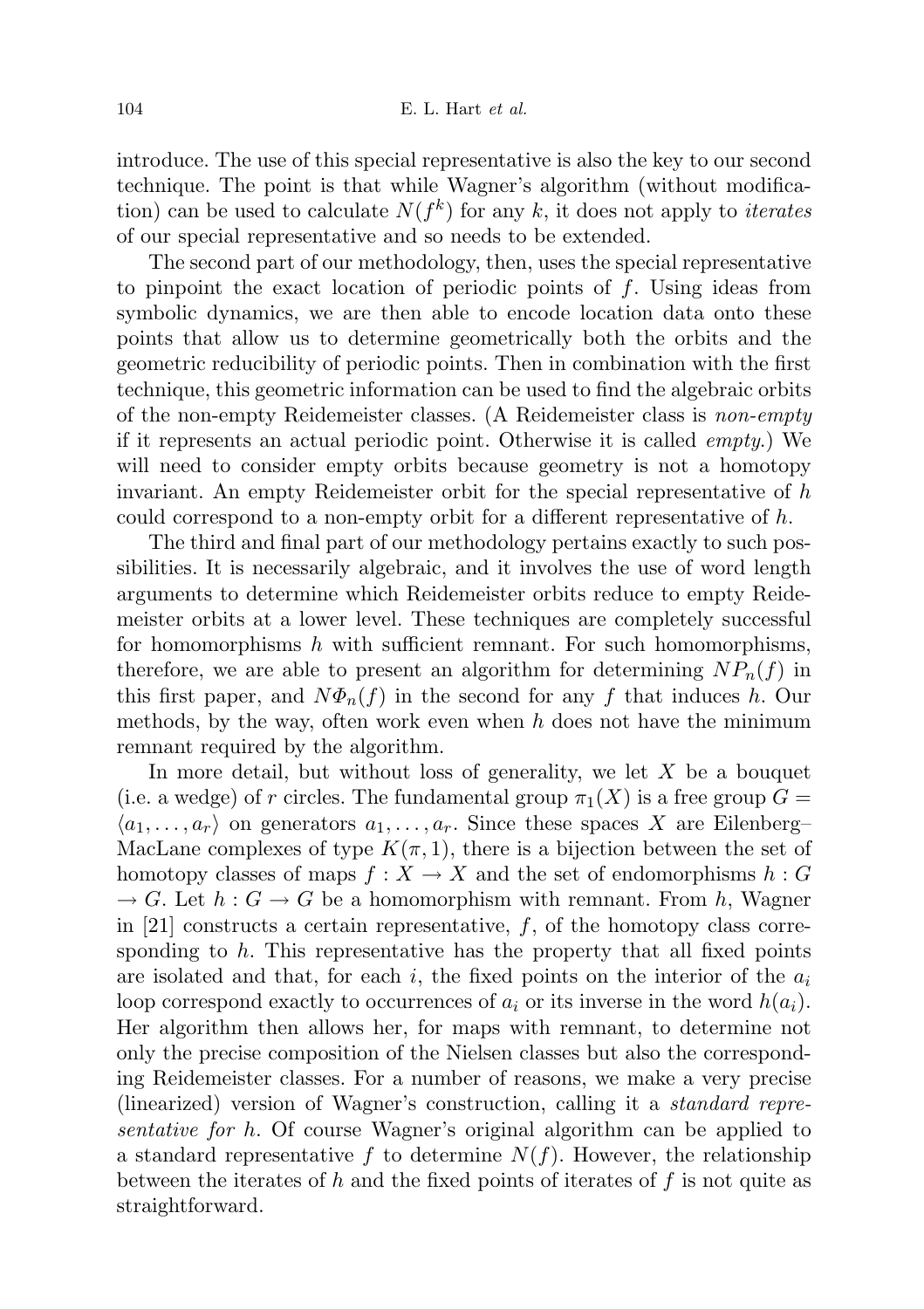The first step in the study of  $N\Phi_n(f)$  and  $NP_n(f)$  is to determine the Nielsen classes of fixed points of the iterates  $f^m$  of f for all  $m \mid n$ . Wagner proves in [21] that iterates of maps with remnant have remnant. So we can certainly use her algorithm to determine Nielsen classes of the standard representative  $g$  for  $h^n$ . However, what we need is much more complicated. For  $n > 1$ , the standard representative g of  $h^n$  need not be an iterate of the standard representative  $f$  of  $h$ . Of course  $f^n$  and  $g$  are homotopic, but even when g is of the form  $k^n$  for some self map k, the homotopy need not be induced by a homotopy of  $f$  and  $k$ . In other words, we need to study  $f^n$  (rather than g), because  $NP_n(f)$  and  $N\Phi_n(f)$  are homotopy invariant under homotopies of f (not of  $f^n$ ). The problem is that  $f^n$  often has more fixed points (that is, period n points of f) than the map  $q$ , and these extra fixed points are crucial to our second technique for determining orbits of periodic points. We illustrate this in Example 3.1. These additional fixed points occur in pairs. A pair on the  $a_i$  loop corresponds to occurrences of the letters  $a_i$  and  $a_i^{-1}$  that cancel during the calculation of  $h^n(a_i)$ . Therefore we must write the words  $h^n(a_i)$  in their unreduced form in order to have information about the additional fixed points, which is so crucial to our second technique. So here is the rub. Wagner's proof that her method is algorithmic (and thus finds all Nielsen relations) relies heavily on the homomorphism being in reduced form. Her result as it stands does not guarantee that the method finds all Nielsen equivalences for  $f^n$ . We provide a proof that the very same algorithm does indeed apply to unreduced iterates of homomorphisms.

Our second technique is geometric, and it aims to determine orbits and algebraic reductions of non-empty Reidemeister orbits. In fact there are a number of ad hoc methods that do sometimes (but not always) work (see for example  $[8]$  and  $[7]$ . We show by example that this is not always the case, and also that our technique works even when ad hoc techniques fail. At its foundation is the very precise construction of the standard representative  $f$ of  $h$ . The idea is simply to build  $f$  up from piecewise linear homeomorphisms. The resulting precision of this construction, then, allows us to locate periodic points with any degree of accuracy we may require. We use ideas of symbolic dynamics to assign to each *n*-periodic point of f an "*n*-level address" that encodes information sufficient to determine both the orbit and the minimum period of that point.

The addresses provide an immense amount of information about the geometry of our special representative, which, as we have already pointed out, is not a homotopy invariant. In order to complete our calculations of the  $N\Phi_n(f)$  and the  $NP_n(f)$ , we need a third technique. It is here that we require the remnant of  $h(a_i)$  to have length at least two for each i. The point is that while the addresses tell us which non-empty Reidemeis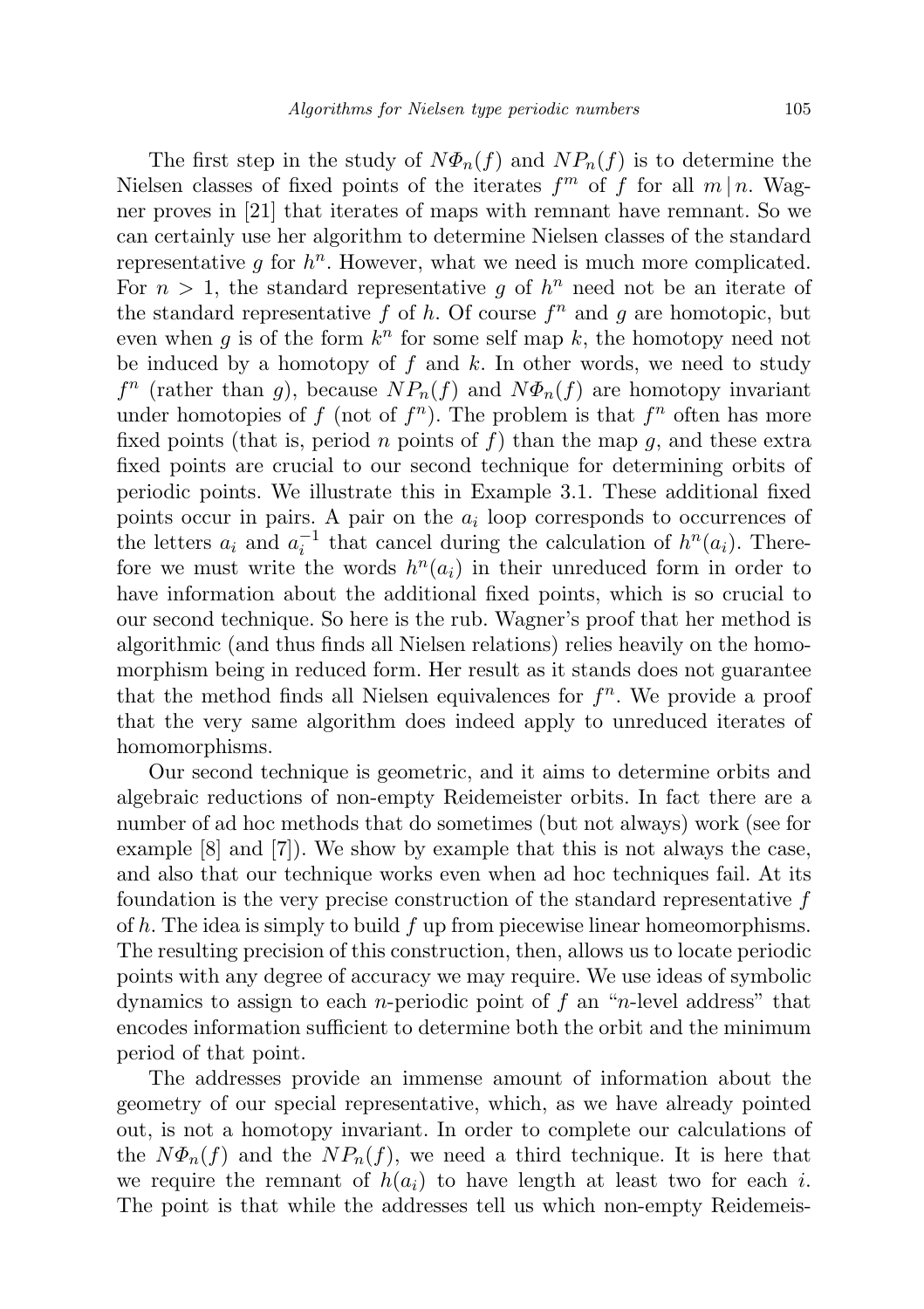ter orbits reduce to a non-empty Reidemeister orbit of a lower iterate, they do not help us to determine which of the non-empty Reidemeister orbits are reducible to empty Reidemeister orbits at lower iterates. In this first paper where our emphasis is on  $NP_n(f)$ , all we need to know is which such orbits are irreducible. We will have more work to do in [7], in order to compute  $N\Phi_n(f)$ . Our third technique, then, is necessarily purely algebraic. The reduction of a Reidemeister orbit corresponds to a solution to an equation in the fundamental group. When h has remnant of length at least two (Definition 2.10), word length arguments enable us to provide an upper bound on the length of such solutions. The third technique then is to calculate this bound and then defer to a finite computer search to test for solutions of length less than (or equal to) this bound. The finite search then either gives us the reduction or shows us that no such reduction exists. In order to prove that this process is algorithmic for maps with sufficient remnant, we prove that, under such circumstances, we need make only a finite number of such finite searches in order to calculate both  $NP_n(f)$  and  $N\Phi_n(f)$ .

Throughout, we use examples to illustrate the numerous complications and steps of our algorithm. In all but one case, we need only the free group on two generators to do this. Yet our algorithm applies to any finitely generated free fundamental group. Most of the examples were found by carefully programmed searches using the Magma computer algebra system  $([2])$ .

This first paper is organized as follows. Following this introduction, we give in Section 2 a brief overview of the necessary background for our work, illustrated by an example. In Section 3 we first use an example to motivate the need to extend the proof of Wagner's algorithm to the unreduced form of iterates of  $h$ . Then we state the theorem that says that Wagner's algorithm does apply to our setting. Because of its technical nature, the proof of this extension is deferred to the appendix in Section 7. In Section 4 we present ideas reminiscent of symbolic dynamics, introducing itineraries and addresses. These concepts are used to determine orbits and to keep track of geometric reductions. The connection between these things and the corresponding Reidemeister classes becomes explicit and algorithmic at this point. Section 5 gives the algebraic word length arguments that allow us to determine when a Nielsen orbit of length less than  $n$  at level  $n$  reduces algebraically. In Section 6 we present our algorithm for the calculation of  $NP_n(f)$ .

The authors would like to thank the referee for useful comments and detailed observations that have helped us to improve this paper.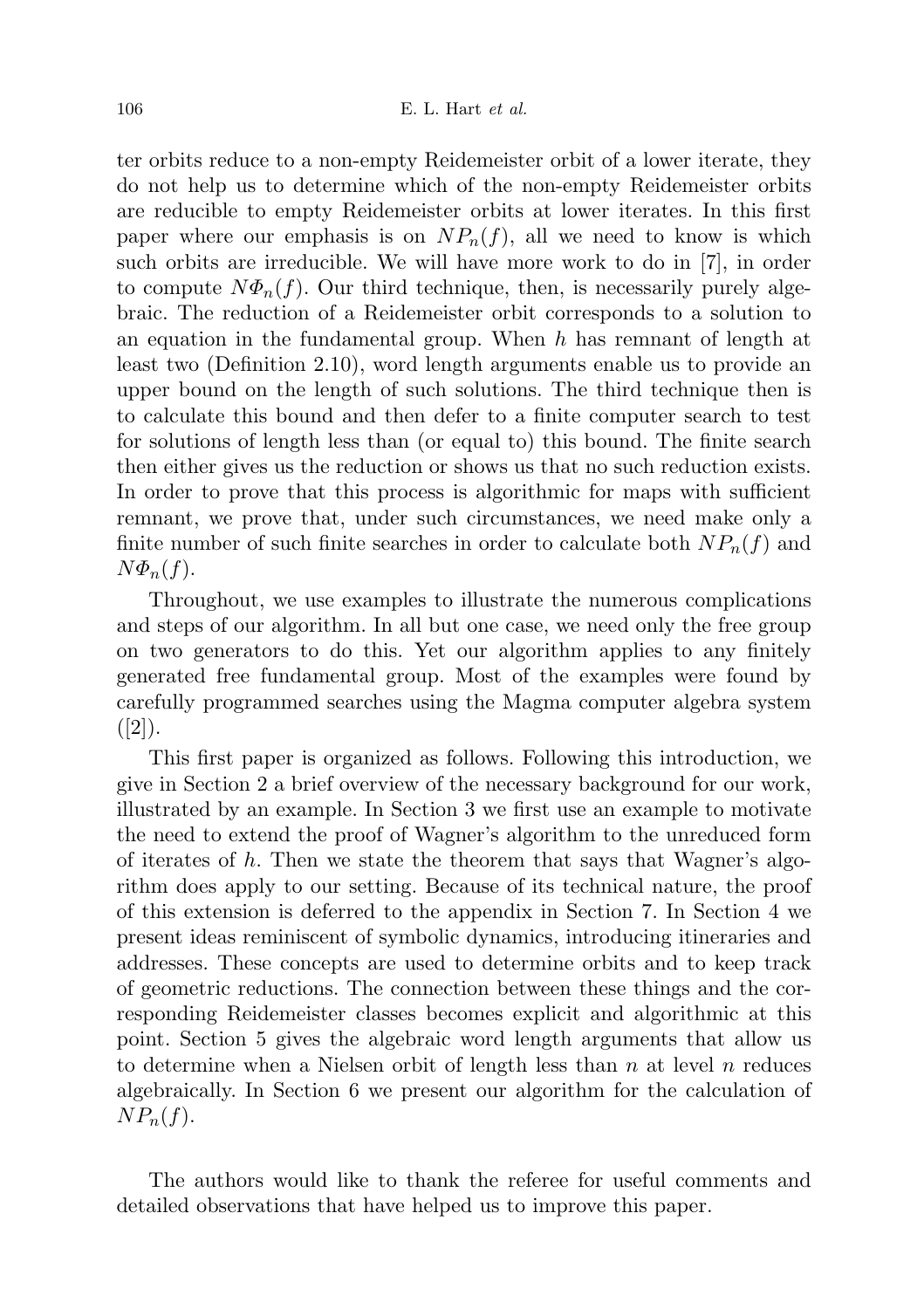2. Preliminaries. We briefly present the necessary notation and background for Nielsen periodic point theory and for Wagner's algorithm. Details can be found in any of several easily available articles, which we cite as we go.

**2.1.** Nielsen theory and Nielsen periodic point theory. Any surface with boundary has the same homotopy type as a bouquet of circles. For this reason, we assume for the entire paper that  $X$  is a bouquet of circles. Let  $f: X \to X$  be a map. For each positive integer n, the nth iterate of f is  $f^n$ , and the fixed point set of  $f^n$  is  $\Phi(f^n) = \{x \in X : f^n(x) = x\}$ . For  $x \in \Phi(f^n)$ we define the *period* of x to be the smallest positive integer  $m \mid n$  such that  $x \in \Phi(f^m)$ .

The goal of Nielsen fixed point theory is to estimate  $M(f) = \min\{\#\Phi(g):$  $g \sim f$ . The Nielsen number  $N(f)$  of f is a homotopy invariant that is a lower bound for  $M(f)$ . (See for example [3] and [13].) Nielsen periodic point theory, on the other hand, was developed in order to estimate two other minimum numbers. Let  $\text{Per}_n(f)$  be the set of all fixed points of  $f^n$ that have least period n, and  $MP_n(f) = \min\{\#Per_n(g) : g \sim f\}.$  Also let  $M\Phi_n(f) = \min\{\#\Phi(g^n) : g \sim f\}.$  The Nielsen periodic numbers  $NP_n(f)$ and  $N\Phi_n(f)$  (defined below in Definitions 2.3 and 2.3) are the corresponding homotopy invariant lower bounds. That is,  $NP_n(f) \leq MP_n(f)$  and  $N\Phi_n(f) \leq M\Phi_n(f)$ . It is crucial to note that  $NP_n(f)$  and  $N\Phi_n(f)$  are homotopy invariants of  $f$  and not of  $f^n$ .

We assume familiarity with the concepts of length, depth, and reducibility of both the Nielsen classes, and of the Reidemeister classes for  $f^n$ , as well as for their orbits. These concepts were introduced in Jiang's book [13] and then developed in [11] and [12]. The necessary background information is also explained in detail in the preliminary section of [8] and elsewhere. The set of Nielsen classes of  $f^n$  is denoted by  $\Phi(f^n)/\sim$ . For  $\mathbb{C}^n \in \Phi(f^n)/\sim$ , the *Nielsen orbit* of  $\mathbb{C}^n$  is the set  $\{\mathbb{C}^n, f(\mathbb{C}^n), \ldots, f^{n-1}(\mathbb{C}^n)\} \subseteq \Phi(f^n)/\sim$ . Note that these classes need not be distinct. The geometric change of level function, induced by inclusion, is  $\gamma_{m,n} : \Phi(f^m)/\sim \to \Phi(f^n)/\sim$ .

Let  $\alpha \in \pi_1(X, x_0)$ . The Reidemeister class for  $f^n$  containing  $\alpha$  is  $[\alpha]^n$ , and the set of all Reidemeister classes for  $f_*^n$  is denoted by  $\mathcal{R}(f_*^n)$ . The usual correspondence between the geometry and the algebra is denoted by  $\varrho_n = \varrho : \Phi(f^n)/\sim \to \mathcal{R}(f_*^n)$ . A Reidemeister class  $[\alpha]^n$  is called non-empty if it is in the image of  $\varrho_n$ . We use  $\langle [\alpha]^n \rangle$  to denote the Reidemeister orbit of  $[\alpha]^n$ .

REMARK 2.1 (Warning about notation). For the Reidemeister action we use the notation of the joint work of the last two authors  $(in [10])$ , which is different from, but equivalent to, the notation of [5], [21], and [8]. The Reidemeister equivalence for  $f_*^n$  is given by  $\alpha \sim \beta$  if and only if there exists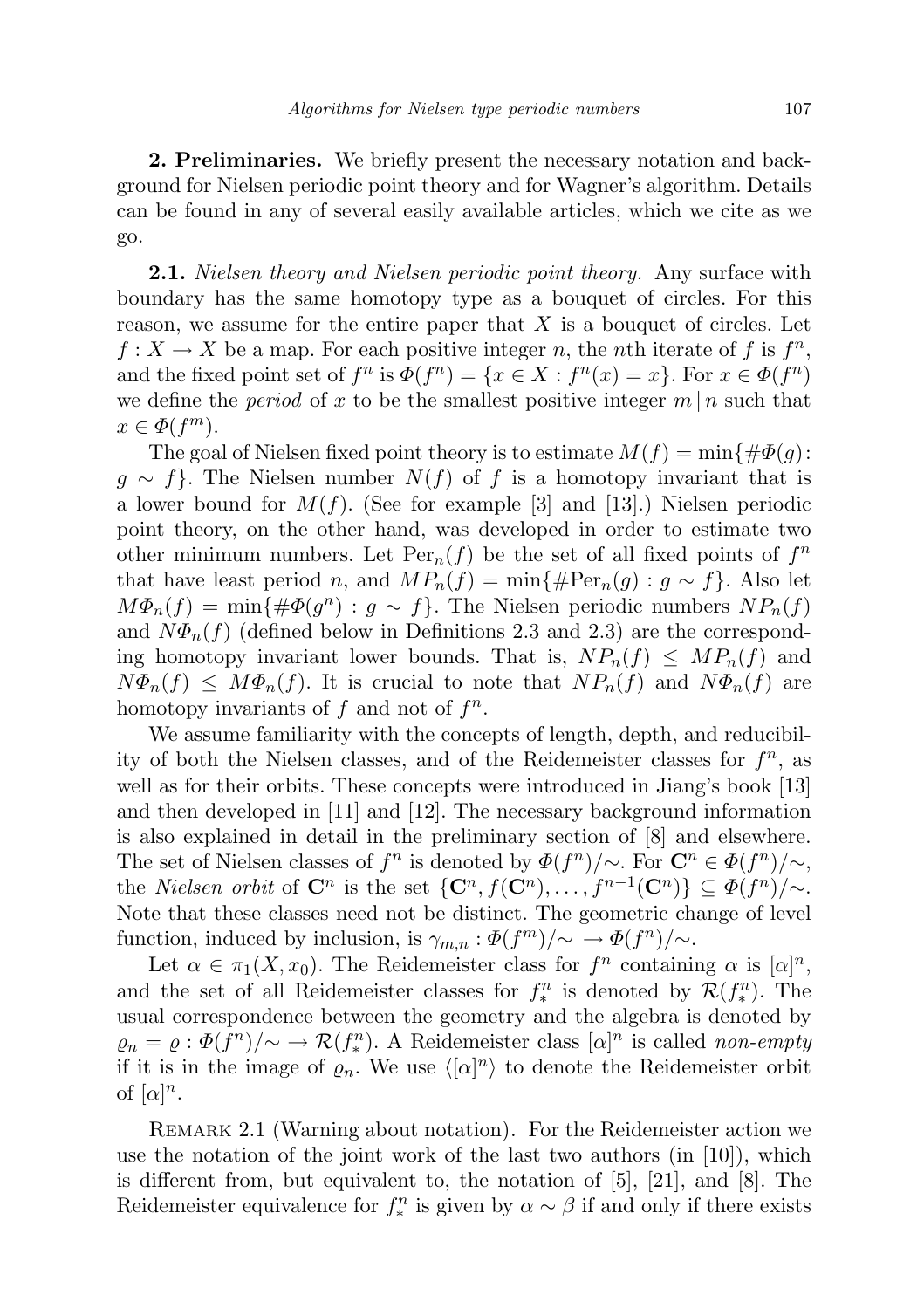a  $\delta \in \pi_1(X, x_0)$ , with  $\alpha = \delta \beta f_*^n(\delta^{-1})$ . Thus the algebraic change of level function  $\iota_{m,n} : \pi_1(X) \to \pi_1(X)$  is defined by

$$
\iota_{m,n}(\alpha) = \alpha f_*^m(\alpha) f_*^{2m}(\alpha) \cdots f_*^{n-m}(\alpha).
$$

It is easy to check that  $\iota_{m,n}$  is well defined on Reidemeister classes and so can be considered as a function  $\iota_{m,n} : \mathcal{R}(f_*^m) \to \mathcal{R}(f_*^n)$ . A class  $[\alpha]^n$  is irreducible if and only if it does not lie in the image of  $\iota_{m,n}$  for any proper divisor m of n. We note that  $\iota_{m,n}$ , and thus reducibility, are well defined on orbits, as is essentiality.

We will use the following fact from [8] consistently in the paper without reference to it.

FACT 2.2 (On the nose boosting). The class  $[\alpha]^m$  at level m boosts to a class  $[\beta]^n$  at level n if and only if for any representative  $\beta$  of  $[\beta]^n$  there exists a representative  $\alpha$  of  $[\alpha]^m$  for which  $\iota_{m,n}(\alpha) = \beta$  in the fundamental group.

DEFINITION 2.3. For each positive integer n we define  $NP_n(f)$  =  $n\#(IEO_n)$ , where  $\#(IEO_n)$  is the number of irreducible essential Reidemeister orbits of  $f$  at level  $n$ .

Note that the definition takes into account the fact that if there is one periodic point of least period n then there are at least n of them. Before defining  $N\Phi_n(f)$ , we need additional notation. A set of *n*-representatives for f is a collection of Reidemeister orbits at various levels with the property that any essential orbit  $\langle [\alpha]^m \rangle$  with  $m | n$  reduces to some element in this set. The height of such a set is the sum of the depths of all its members.

DEFINITION 2.4. The number  $N\Phi_n(f)$  is defined to be the minimum height over all sets of *n*-representatives for  $f$ .

**2.2.** The standard representative of h. Let  $G = \pi_1(X) = \langle a_1, \ldots, a_r \rangle$ be the free group on the generators  $a_i$ , with each  $a_i$  corresponding to an oriented loop of X. Let

$$
\mathcal{G} = \{a_1, \ldots, a_r\}
$$

be the set of generators. Given a homomorphism  $h : G \to G$  we define below a special representative map  $f: X \to X$  with  $f_* = h$ , which will allow us to use ideas from symbolic dynamics to study iterates of  $f$ . Our representative f preserves the base point (the wedge point  $x_0$ ), and each fixed point is isolated with a location that is easily determined from the words  $h(a_i)$  with  $a_i \in \mathcal{G}$ .

We begin as Wagner does. Let  $N$  be a small closed neighborhood of  $x_0$ , and require that  $f(N) = x_0$ . Let  $a_i \in \mathcal{G}$ , and use  $a_i$  to refer to the corresponding oriented loop of X as well. Define f on  $a_i \backslash N$  by first chopping  $a_i \backslash N$  into  $m_i$  pieces of equal length, where  $m_i$  is the length of the word  $h(a_i)$ .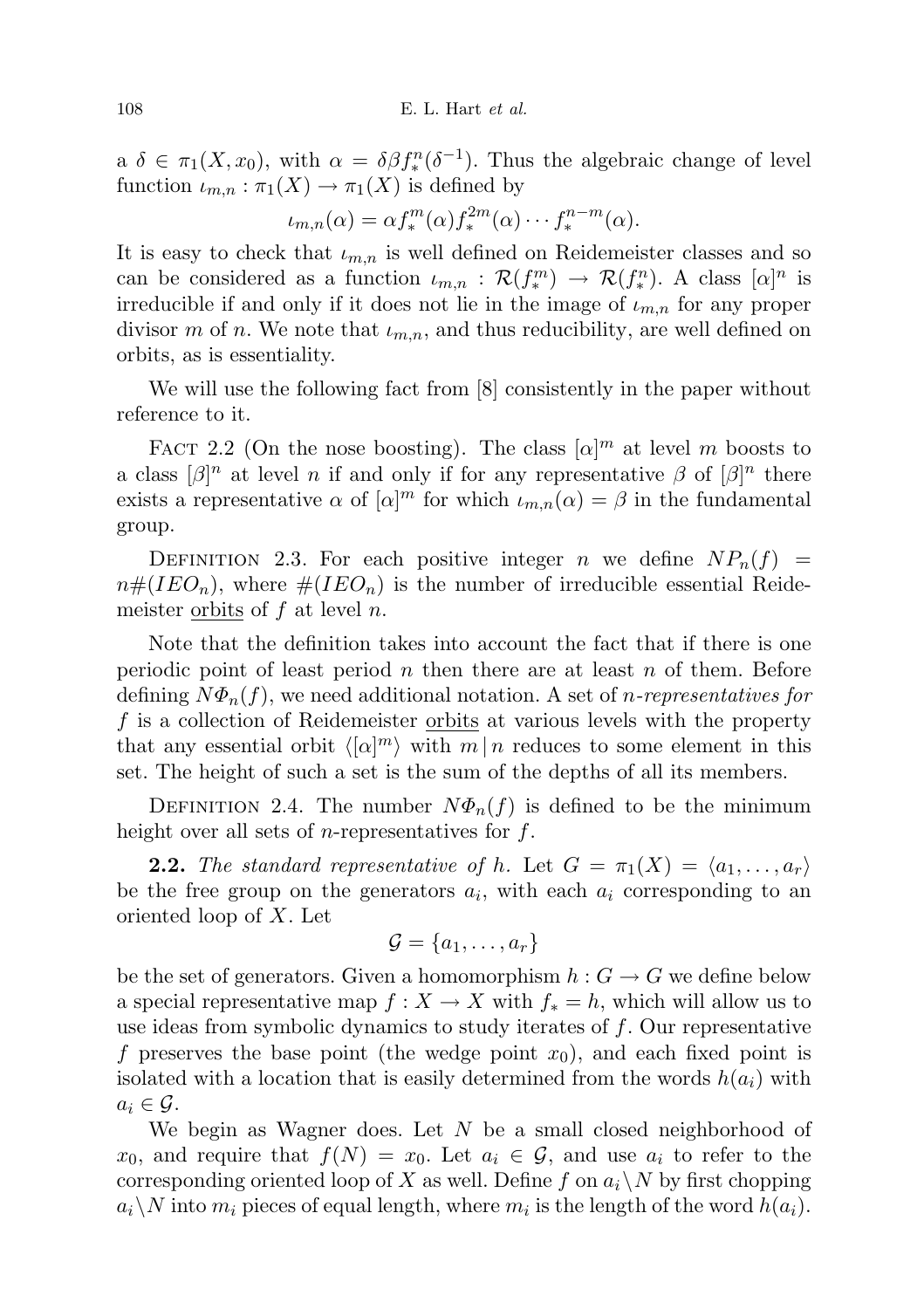Orient each piece in the same direction as the  $a_i$ -loop. Next, under f send each of the end points of each section to  $x_0$ . Finally, let Y be the open jth section of the  $a_i$ -loop. Define the restriction of f to Y to be one of the two possible linear homeomorphisms from Y onto the loop represented by the jth letter of  $h(a_i)$ . If the jth letter of  $h(a_i)$  is  $c \in \mathcal{G}$ , then send the segment Y linearly onto  $c \setminus x_0$  preserving orientation. On the other hand, if the jth letter of  $h(a_i)$  is  $c^{-1}$  for some  $c \in \mathcal{G}$ , then send Y linearly onto  $c \setminus x_0$  reversing orientation.

NOTATION 2.5. Starting with  $a_1$  above, we will name the first  $m_1$  segments, in consecutive order, by the numbers  $1, \ldots, m_1$ . Then for  $a_2$  we name the next  $m_2$  segments  $m_1 + 1, m_1 + 2, ..., m_1 + m_2$  etc.

DEFINITION 2.6. Let  $h: G \to G$  be a homomorphism. The map f defined above is a *standard representative*  $\binom{1}{k}$  for h. It depends only on N, G, and the orientations of our loops.

REMARK 2.7. As we will see in Example 3.1, when  $f$  is a standard representative for h the iterate  $f^n$  of f need not be a standard representative for  $h^n$ .

From now on throughout the paper, we will use upper case letters to denote inverses of elements of  $G$ . Thus if  $c$  is a generator of  $G$ ,  $C$  will denote the inverse of c.

LEMMA 2.8 (Wagner [21]). Let f be a standard representative for  $h =$  $f_*: G \to G$ , and let  $c \in \mathcal{G}$ . Then there is a bijection between  $\Phi(f|_c) \setminus \{x_0\}$ and the occurrences of c and C in the word  $f_*(c)$ . The index of those fixed points associated with the occurrences of c is  $-1$ , and of those with C is  $+1$ . (The index of the base point  $x_0$  is  $+1$ .)

Making the appropriate generalization of Lemma 2.8 to iterates will allow us later to identify a fixed (periodic) point of  $f<sup>n</sup>$  and its index with the address that describes its location.

EXAMPLE 2.9. Let X be the wedge of two circles with  $G = \langle a, b \rangle$ , and let the homomorphism  $f_*$  be defined by  $f_*(a) = aab$  and  $f_*(b) = Ba$ . The graph found in Section 4 illustrates what happens on the b loop. We have  $\Phi(f)$  =  ${x_0, x_1, x_2, x_3}$ , where  $x_1$  and  $x_2$  are the unique fixed points determined by the first and second  $a$ 's in the  $a$  loop, and where  $x_3$  is the unique fixed point determined by the  $B$  in the  $b$  loop.

 $(1)$  There is a small difference between our definition and Wagner's. Because of precise location considerations of the iterates, we require the map to be linear on the pieces; Wagner did not. However, a representative in our sense is also a representative in Wagner's sense. We will not distinguish between them from now on.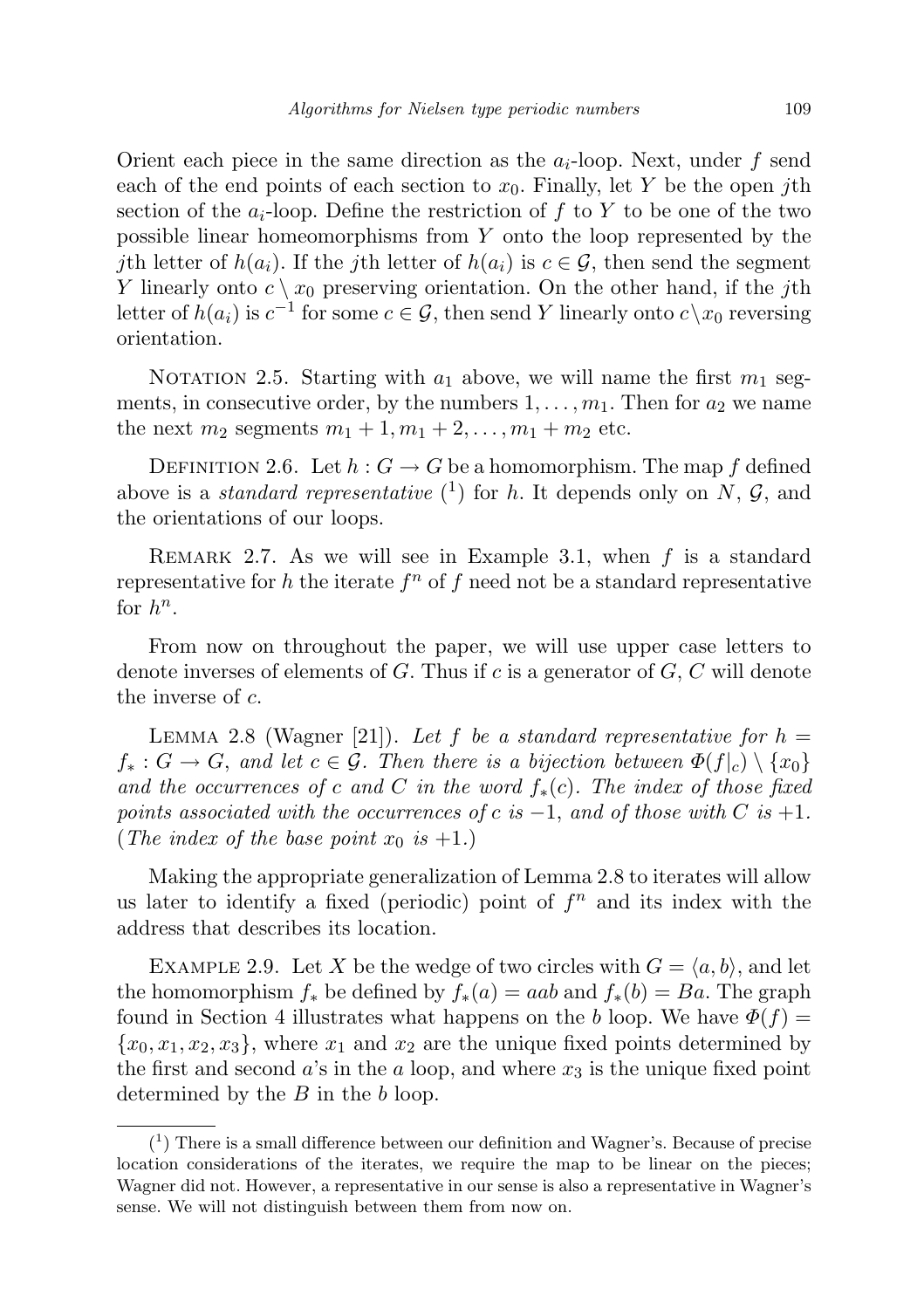**2.3.**  $W_x$ ,  $\overline{W}_x$ , maps with remnant, and Wagner's algorithm. In [21], Wagner presents a method (Theorem 2.12 below) for finding Reidemeister equivalences for maps on surfaces with boundary (see also [5]). Wagner proves that for maps with a certain property (having remnant) her method is algorithmic in that it finds all Reidemeister equivalences that are needed to determine the Nielsen number.

The major advantage of the standard representative f for a homomorphism is that for each  $x \in \Phi(f)$  there are two easily determined elements of G ( $W_x$  and  $\overline{W}_x$ , called *Wagner tails*), both of which represent the Reidemeister class  $[W_x]^1 = [\overline{W}_x]^1$ , representing (<sup>2</sup>) x.

A consequence of the notational choice mentioned in Remark 2.1 is that the W's and  $\overline{W}$ 's here are the inverses of those in [21] and [5]. Note in particular, as explained below, that  $f_*(a) = W_x^{-1} a \overline{W}_x$ .

Let  $f(a) = c_1 \cdots c_k$  with each  $c_i \in \mathcal{G} \cup \mathcal{G}^{-1}$ , and let x be a fixed point of f corresponding to some  $c_i$  with  $c_i \in \{a, A\}$ .

CASE 1: If  $c_i = a$ , then  $W_x^{-1} = c_1 \cdots c_{i-1}$  and  $\overline{W}_x = c_{i+1} \cdots c_k$ .

CASE 2: If  $c_i = A$ , then  $W_x^{-1} = c_1 \cdots c_{i-1} A$  and  $\overline{W}_x = Ac_{i+1} \cdots c_k$ .

Note that in both cases,  $f(a) = W_x^{-1}a\overline{W}_x$  although this product is in an unreduced form in Case 2. Note that  $W_x$  determines  $\overline{W}_x$  because  $\overline{W}_x$  =  $AW_x f(a)$ , and from this it is clear that  $[W_x]^1 = [\overline{W}_x]^1$ . Since the base path is chosen to be the constant path at  $x_0$ , the Nielsen class containing  $x_0$ corresponds to the Reidemeister class [1]<sup>1</sup>. Define  $W_{x_0} = 1 = \overline{W}_{x_0}$ . This definition of the Wagner tails is equivalent to the definition introduced by Fadell and Husseini in [4] using the Fox calculus (also described in [5]).

Wagner calls two fixed points x and y in  $\Phi(f)$  directly related if  $\{W_x, \overline{W}_x\}$  $\cap \{W_y, \overline{W}_y\} \neq \emptyset$ . Clearly if x and y are directly related they are Nielsen equivalent because  $[W_x]^1 = [W_y]^1$ . Thus given a sequence of fixed points  $x_1, \ldots, x_s$  for which  $x_i$  is directly related to  $x_{i+1}$  for  $i = 1, \ldots, s-1$ , we can conclude that  $x_1$  is Nielsen equivalent to  $x_s$  and  $[W_{x_1}]^1 = [W_{x_s}]^1$ . So then the notion of being directly related generates an equivalence relation on the set of non-empty Reidemeister classes (those representing actual fixed points of  $f$ ). The obvious question is if this equivalence relation is the same as Reidemeister equivalence. That is, are any two Nielsen equivalent fixed points connected by a chain of directly related fixed points?

EXAMPLE 2.9 (part two). Recall that  $f_*(a) = aab$  and  $f_*(b) = Ba$ . Wagner's definitions give us the table:

 $(2)$  A fixed point x of  $f^k$  has a different Reidemeister representative for each iterate of  $f^k$ . To distinguish them, we use superscripts (i.e. 1 here), to indicate the iterate under consideration.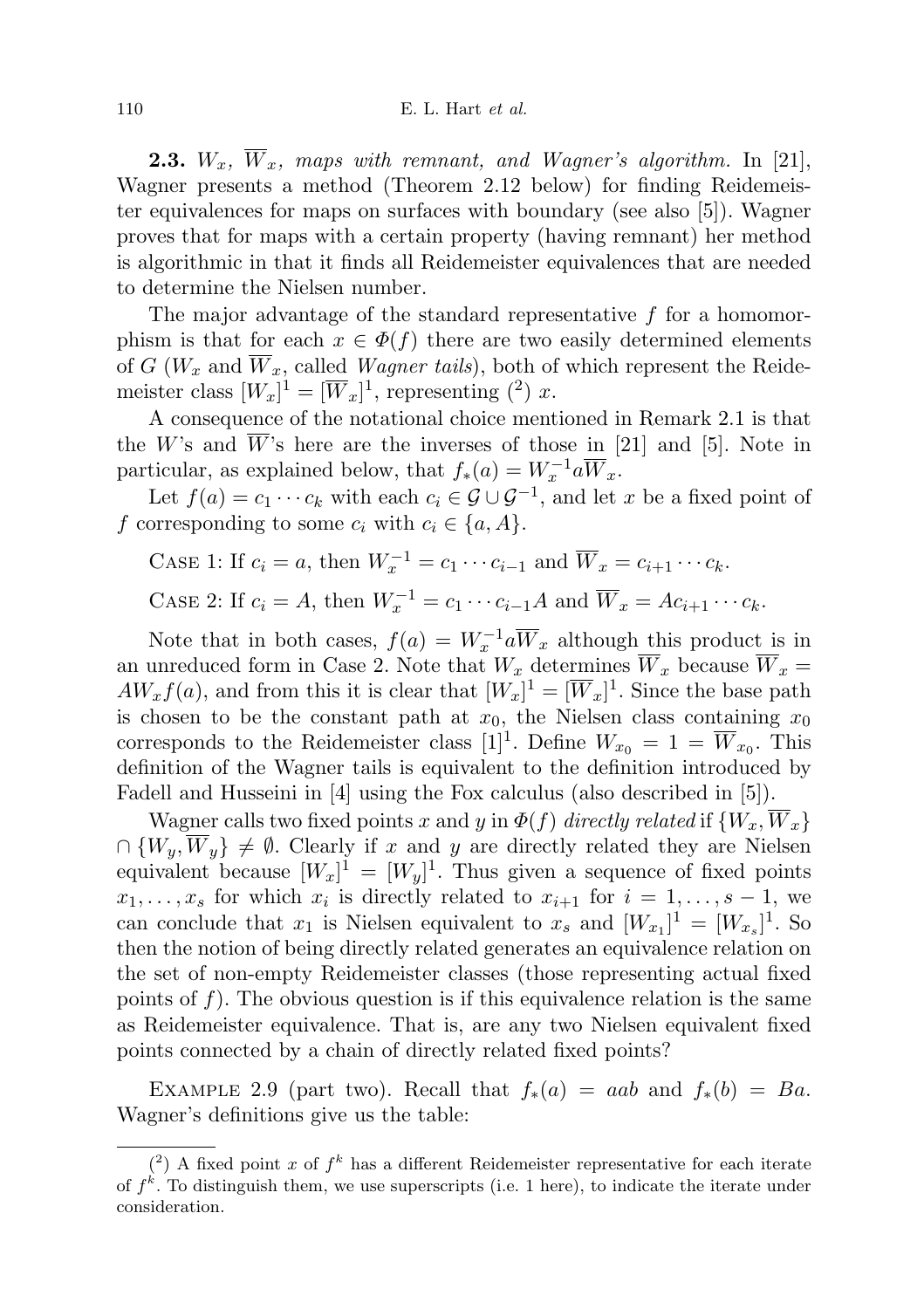Algorithms for Nielsen type periodic numbers 111

| Fixed point for $f$ | loop     | index $W_x$ | $W_{\mathcal{F}}$ |
|---------------------|----------|-------------|-------------------|
| $x_0$               |          | $+1$        |                   |
| $x_1$               | a loop   | -1          | ab                |
| $x_2$               | $a$ loop | -1          |                   |
| $x_3$               | $b$ loop | $+1$        | Ba                |

We conclude that  $x_0$  and  $x_1$  are both represented by  $[1]^1$  and that  $x_2$ and  $x_3$  are both represented by  $[A]^1$ . The reader will see that the table then determines a partition of  $\Phi(f)$  into  $\{x_0, x_1\}$  and  $\{x_2, x_3\}$ . From the theory so far, we cannot tell if all four points are in the same Nielsen class. That is, we do not know yet if  $[A]$ <sup>1</sup> =  $[1]$ <sup>1</sup>.

The fact is that for some maps, the table of Wagner tails does not allow us to determine all Nielsen equivalences (see Example 3.10 of [21]). The beauty of Wagner's algorithm is that it gives an easily checked algebraic condition on the homomorphism for which the Wagner tails completely determine the reduced form of the Reidemeister trace (and hence of course the Nielsen number). The class of maps in question are those with remnant; that is, roughly speaking, those maps that have limited cancellation in products of the  $f_*(a_i)$  and their inverses.

In order to define remnant, we define a standard decomposition of each of the words  $f_*(a)$  for  $a \in \mathcal{G}$ . So let  $a \in \mathcal{G}$ , and define  $U_a, R_a, V_a \in G$  to be the unique words with the following three properties. Firstly,  $f_*(a) = U_a R_a V_a$ , secondly, except for the possibility that  $U_a, R_a$ , and  $V_a$  may be equal to 1, the product  $U_a R_a V_a$  is reduced in G. Thirdly,  $R_a$  is the longest reduced subword of  $U_a R_a V_a$  for which no subword of  $R_a$  cancels in any of the products  $f_*(a) f_*(b)$  and  $f_*(b) f_*(a)$  for all  $b \in \mathcal{G}$ , and  $f_*(a) f_*(b^{-1})$  and  $f_*(b^{-1}) f_*(a)$ for all  $b \in \mathcal{G} \setminus \{a\}.$ 

DEFINITION 2.10. Let  $f: X \to X$  be a standard representative of a homomorphism  $h: G \to G$  with  $G = \pi_1(X, x_0)$  a finitely generated free group. Let  $a \in \mathcal{G}$ . If  $R_a \neq 1$  in G, then the word  $f_*(a)$  is said to have remnant, and R<sub>a</sub> is said to be the remnant of  $f_*(a)$ . If for each  $a \in \mathcal{G}$  we have  $R_a \neq 1$ , then we say that f has remnant. The map f has minimum *remnant k* if  $k = \min\{|R_a| : a \in \mathcal{G}\}$ , where  $|R_a|$  is the length of  $R_a$ .

We can use the following result of Wagner "as is, where is."

LEMMA 2.11 (Wagner [21]). Suppose that f is a map on a bouquet of circles that has remnant. Then all iterates of f have remnant as well.

The next theorem is the main result of [21]. A proof with simplified notation can be found in [5]. The proof consists of showing that the Wagner tails find all Nielsen equivalences for a standard representative of a homomorphism that has remnant.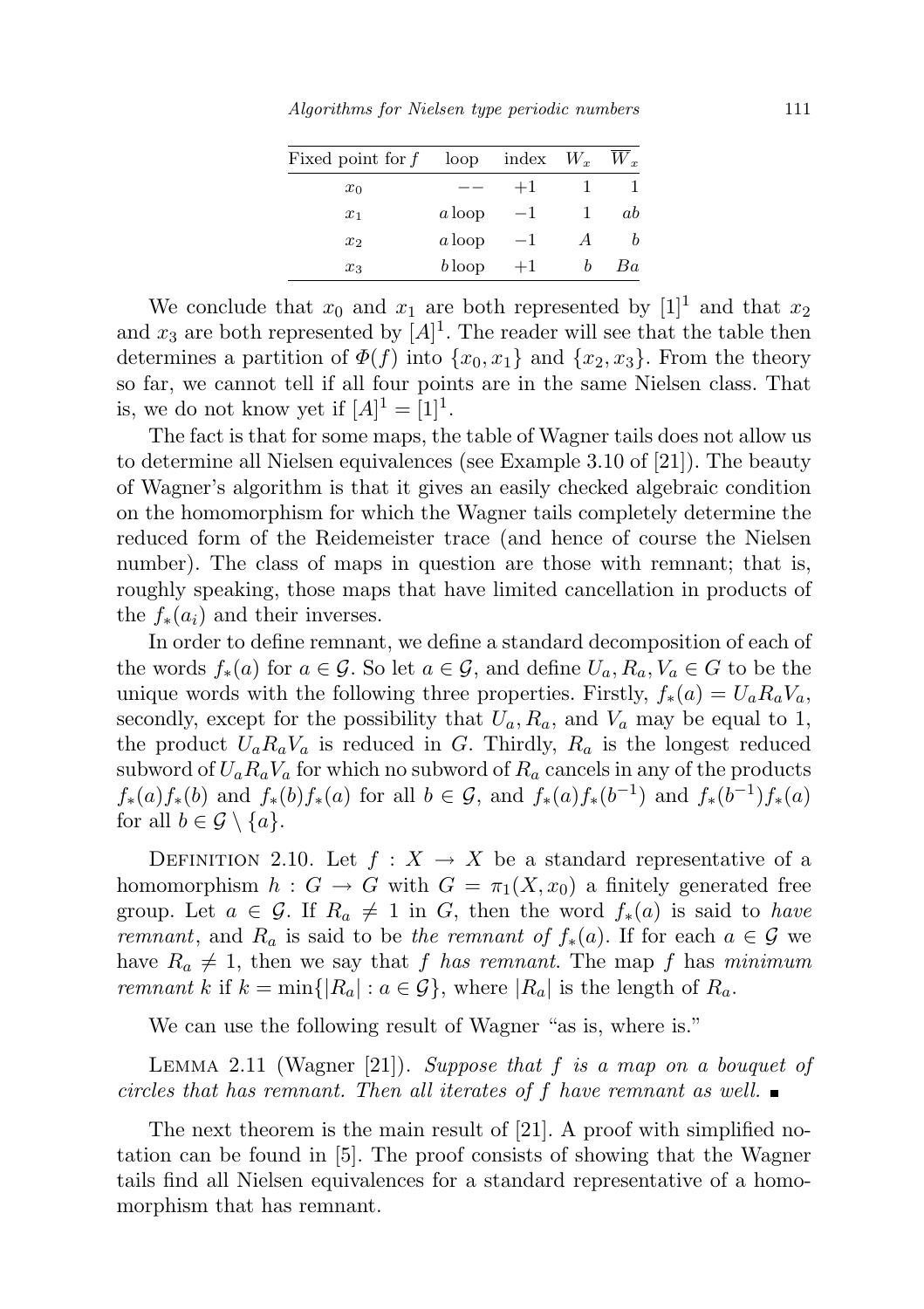THEOREM 2.12 (Wagner [21]). Let f be a standard representative for a homomorphism  $h : G \to G$ . Suppose also that f has remnant. For  $x, y \in G$  $\Phi(f)$ , x is Nielsen equivalent to y iff there exists a sequence of fixed points  ${x_i}_{i=1}^n$  for some n, with  $x_1 = x$ ,  $x_n = y$ , and  $x_i$  directly related to  $x_{i+1}$  for  $i=1,\ldots,n-1$ .

EXAMPLE 2.9 (part three). The map f given by  $f_*(a) = aab$  and  $f_*(b) = a$ Ba has remnant since  $R_a = aa$  and  $R_b = a$ . By Theorem 2.12, the table of Wagner tails determines that  $[1]^1 \neq [A]^1$ . Thus there are two Nielsen classes. Note, however, that both classes are inessential so that  $N(f) = NP_1(f)$  $N\Phi_1(f) = L(f) = 0.$ 

**3. Iterates and the new questions for**  $NP_n(f)$ . We are finally ready to start our discussion of the Nielsen type numbers  $NP_n(f)$  and  $N\Phi_n(f)$  on bouquets of circles. We first present an example that illustrates the fact, stated in Remark 2.7, that the nth iterate of a standard representative for h is not necessarily a standard representative for  $h<sup>n</sup>$ . We then indicate the difficulties that this causes for us and the reason that we must extend Theorem 2.12 to unreduced settings. In addition we discuss the role of the Wagner tails in determining the boosting of Reidemeister classes, and we demonstrate the limitations of the Wagner tails in determining Reidemeister orbits. The determination of both boostings and Reidemeister orbits is crucial for the calculation of  $NP_n(f)$  and  $N\Phi_n(f)$ .

EXAMPLE 3.1. Let  $G = \langle a, b \rangle$ , and let  $h(a) = aba$  and  $h(b) = bA$ . Then h has remnant, and by Lemma 2.11 of Wagner, so does  $h^2$ . Let f be a standard representative for h. We consider the fixed points of  $f^2$ . The construction of f involved cutting  $a \setminus N$  into three equal pieces. We label the three intervals 1, 2, and 3 with order increasing in the direction of the orientation of a. Similarly we use 4 and 5 to label the two pieces of  $b\setminus N$ . Note that f sends 2 once around the b loop, preserving orientation. Thus  $f^2$  sends 2 forward around the b loop, and then backward (reversing orientation) around the  $a$  loop. Because 2 is in the a loop, the piece 2 contains a fixed point of  $f^2$ . Similarly, f sends 3 forward around a, so  $f^2$  sends 3 first forward around a, then forward around b, and finally forward around a again. We will make this construction more precise when we define addresses in Section 4. So then, 3 contains two fixed points of  $f^2$ . By applying the same reasoning to 1, 4, and 5, we see that  $f<sup>2</sup>$  has eight fixed points, including the base point. We name the fixed points  $x_0, \ldots, x_7$ , with  $x_1, \ldots, x_5$  in the a loop with subscripts increasing in the order of the orientation of a. The fixed points  $x_6$  and  $x_7$ , then, are on the b loop with subscripts increasing in the order of the orientation of b.

On the other hand, the homomorphism  $h^2$  is given by  $h^2(a) = ababba$ (canceling Aa in  $f^2(a) = ababAaba$ ) and  $h^2(b) = bAABA$ . So a standard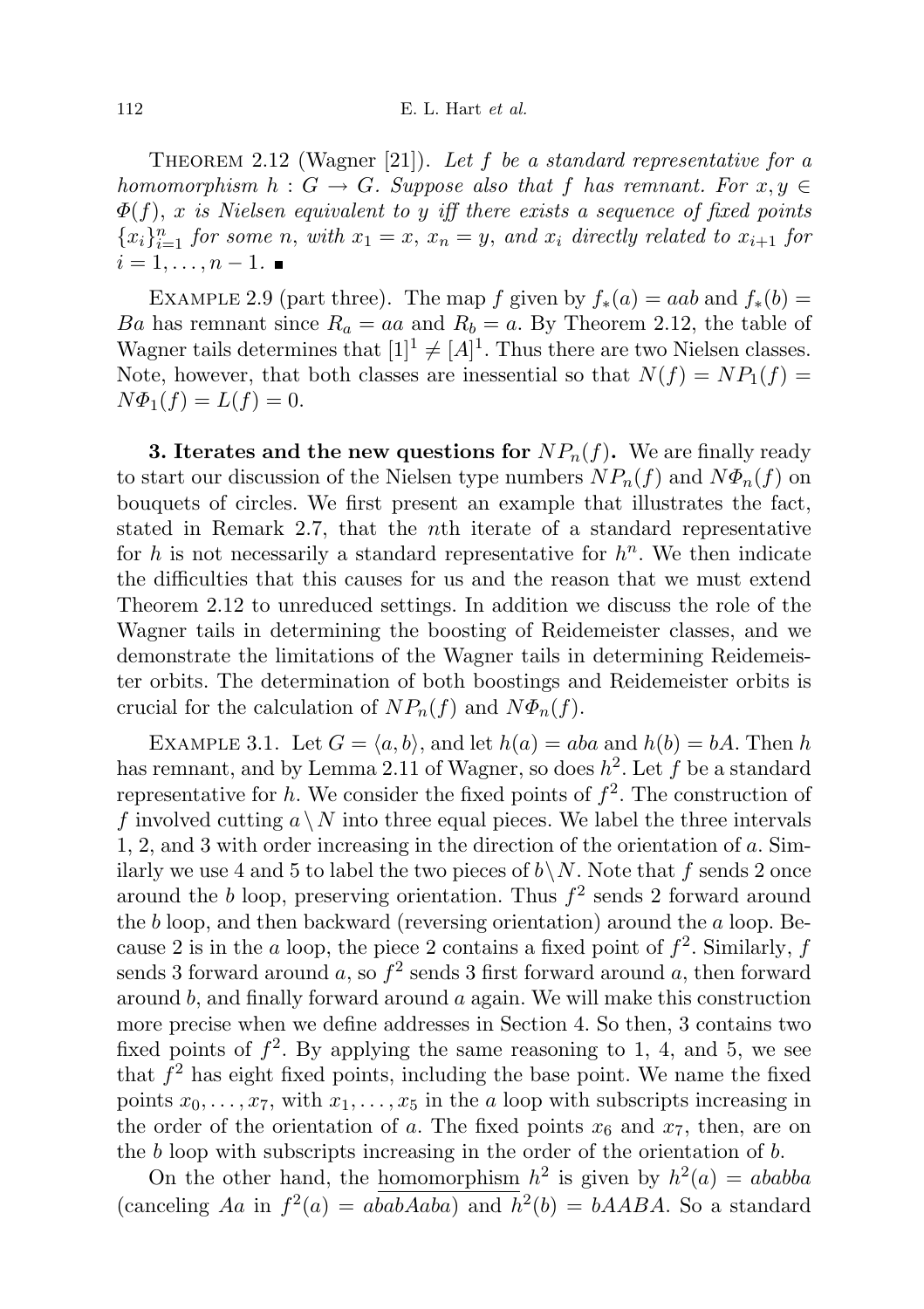representative for  $h^2$  will have only six fixed points. Now of course  $f^2$  is homotopic to the standard representative for  $h^2$ . But  $NP_2(f)$  and  $N\Phi_2(f)$ are invariant under homotopies of  $f$ , but they are not necessarily invariant under homotopies of  $f^2$ . Confusing this point is a common mistake, but applying a homotopy to the iterate of  $f$ , rather than to  $f$  itself, can change the Nielsen periodic point numbers  $(3)$ . So while it is tempting to ignore the fixed points  $x_3$  and  $x_4$  of  $f^2$  (because they are Nielsen equivalent and have indices  $+1$  and  $-1$ ), we cannot do this, since it would change the two Nielsen type numbers  $NP_n(f)$  and  $N\Phi_n(f)$ . In addition, as we will see later, we need these points because they are in geometric orbits of other fixed points of  $f^2$ .

The point is that in order to use our methods to compute the numbers  $NP_n(f)$  and  $N\Phi_n(f)$  we must leave our maps and homomorphisms in the uncancelled form, when dealing with iterates of standard representatives. So then, in this example, we must write  $f^2$  as  $f^2(a) = h(a)h(b)h(a)$  $aba \cdot bA \cdot aba$  and  $f^2(b) = h(b)h(A) = bA \cdot ABA$ . In this form the important fixed points  $x_3$  and  $x_4$  correspond to the adjacent A and a. To explain further, consider  $x_2$ ; it lies in the part of 1 that is sent by f to 3. As we shall see later from the geometry,  $f(x_2) = x_4$ . That is,  $x_4$  lies in the geometric orbit of  $x_2$ . Similarly,  $f(x_7) = x_3$ , and thus  $x_7$  is in an orbit of length two. All this would be invisible if we used a standard representative of  $h^2$ . As we will see in Section 4, we make strong use of the geometric orbits to help us figure out the (algebraic) Reidemeister orbits. Thus we must keep track of all fixed points of  $f<sup>n</sup>$  when calculating the Nielsen periodic point numbers.

To be clear about what we mean by the unreduced form of an iterate, we note that the unreduced form for  $h^3$  is  $h^3(a) = ababAaba \cdot bAABA \cdot ababAaba$ and  $h^3(b) = bAABA \cdot ABAaBABA$ . In other words, we do not cancel ever in computing all iterates up to  $f^n$ .

The problem now is simply this: The *proof* of Wagner's result given in [21] relies heavily on the homomorphism being given in its reduced form. So to use it for iterates, we would need to use the reduced form of the iterates  $h<sup>n</sup>$  of h. But to do this would invalidate our second technique. In particular, Wagner's proof does not consider the Nielsen equivalence of fixed points associated with canceling segments of the image words, such as  $x_3$  and  $x_4$  in the example above. Thus we need to extend Wagner's algorithm to ensure that it does indeed determine all Nielsen equivalences for iterates  $h^n$  written in unreduced form. The proof of the following lemma is left to the reader. The proof of Theorem 3.3 is quite technical, and is presented in Section 7. Both are generalizations of Wagner's ideas.

<sup>(&</sup>lt;sup>3</sup>) As an example, consider  $f : S^1 \to S^1$  of degree -1. Then  $f^2$  is homotopic to the identity on  $S^1$ , and of course  $N\Phi_2(1_{S^1}) = 0$ . However,  $N\Phi_2(f) = 2$ .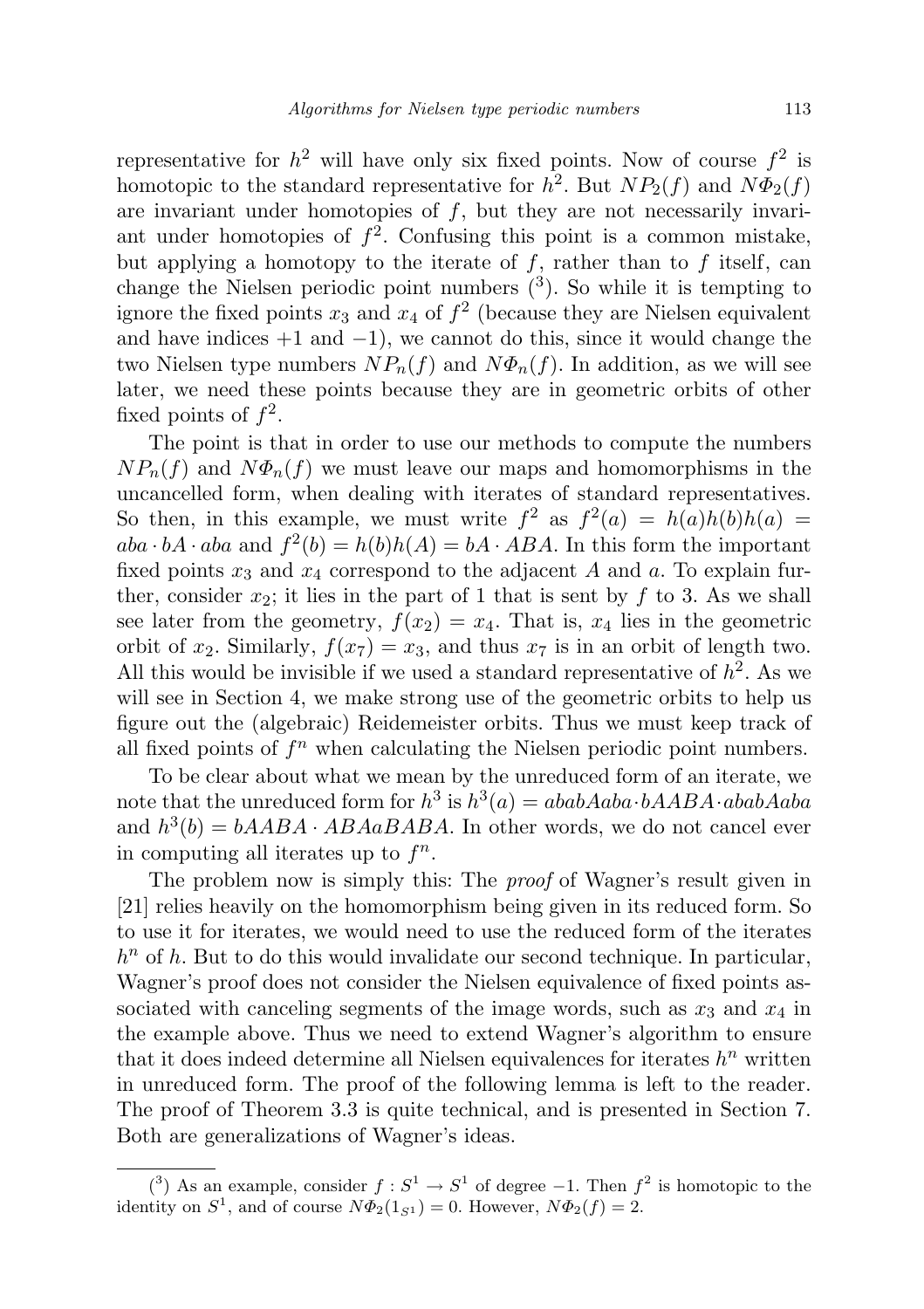LEMMA 3.2. Let f be a standard representative for  $h = f_* : G \to G$ , let n be a positive integer, and let  $c \in \mathcal{G}$ . Suppose further that  $f_*^n(c)$  is written in its unreduced form. Then there is a bijection between the set  $\Phi(f^n|_c) \setminus \{x_0\}$ and the occurrences of c and C in the words  $f_*^n(c)$ .

THEOREM 3.3 (Extension of Theorem 2.12). Let  $f$  be a standard representative of a homomorphism h with remnant. Then the proof of Theorem 2.12 extends, in a natural way, to prove that Wagner's algorithm finds all Nielsen equivalences between fixed points of any iterate of f.

Theorem 3.3 then essentially allows us to ignore the fact that  $h^n$  is unreduced, and to rest assured that the Wagner tails of the unreduced form do indeed find all Nielsen equivalences of fixed points of  $f<sup>n</sup>$ .

Our next example shows that while the Wagner tails can be helpful in determining the Reidemeister orbits and the boosting data, they do not give complete information.

EXAMPLE 3.4. Let  $f$  be the standard representative for the homomorphism on the figure eight given by  $f_*(a) = aBa$  and  $f_*(b) = AAb$ . There are four fixed points at level 1, denoted by  $x_0, x_1, x_2$  and  $x_3$ . We leave it to the reader to show that all four points are in the same essential Nielsen class, and that  $[1]^1$  is the corresponding Reidemeister class. The second iterate is given by  $f^2(a) = aBa \cdot Baa \cdot aBa$  and  $f^2(b) = AbA \cdot AbA \cdot AAb$ . In addition to the basepoint there are nine fixed points of  $f^2$ . Six of these are in the a loop, and three in the b loop. We use  $y_1, \ldots, y_9$  to denote these in the usual order.

| Fixed point for $f^2$ | loop     | index   | $W_y$            | $\overline{W}_y$ |
|-----------------------|----------|---------|------------------|------------------|
| $y_0 = x_0$           |          | $+1$    | 1                | 1                |
| $y_1$                 | a loop   | $^{-1}$ | 1                | BaBaaaBa         |
| $y_2$                 | a loop   | $-1$    | bA               | BaaaBa           |
| $y_3$                 | a loop   | $^{-1}$ | bAbA             | aaBa             |
| $y_4$                 | a loop   | $-1$    | AbAbA            | aBa              |
| $y_5$                 | a loop   | $-1$    | AAbAbA           | Ba               |
| $y_6$                 | a loop   | $-1$    | bA A A b A b A   | 1                |
| $y_7$                 | $b$ loop | $^{-1}$ | $\boldsymbol{a}$ | A AbA A Ab       |
| $y_8$                 | $b$ loop | $^{-1}$ | aa Ba            | A A Ab           |
| $y_9$                 | $b$ loop |         | aaaBaaBa         | 1                |

Note that we have labeled the elements  $W_y$  and  $\overline{W}_y$ . This is to emphasize the fact that the W's and the  $\overline{W}$ 's are iterate specific. That is, each iterate has its own equivalence relation on  $\pi_1(X)$ .

Since f has remnant, so also does  $f^2$ . By Theorem 3.3 the partition determined by the table gives the complete Nielsen relation on  $\Phi(f^2)$ . So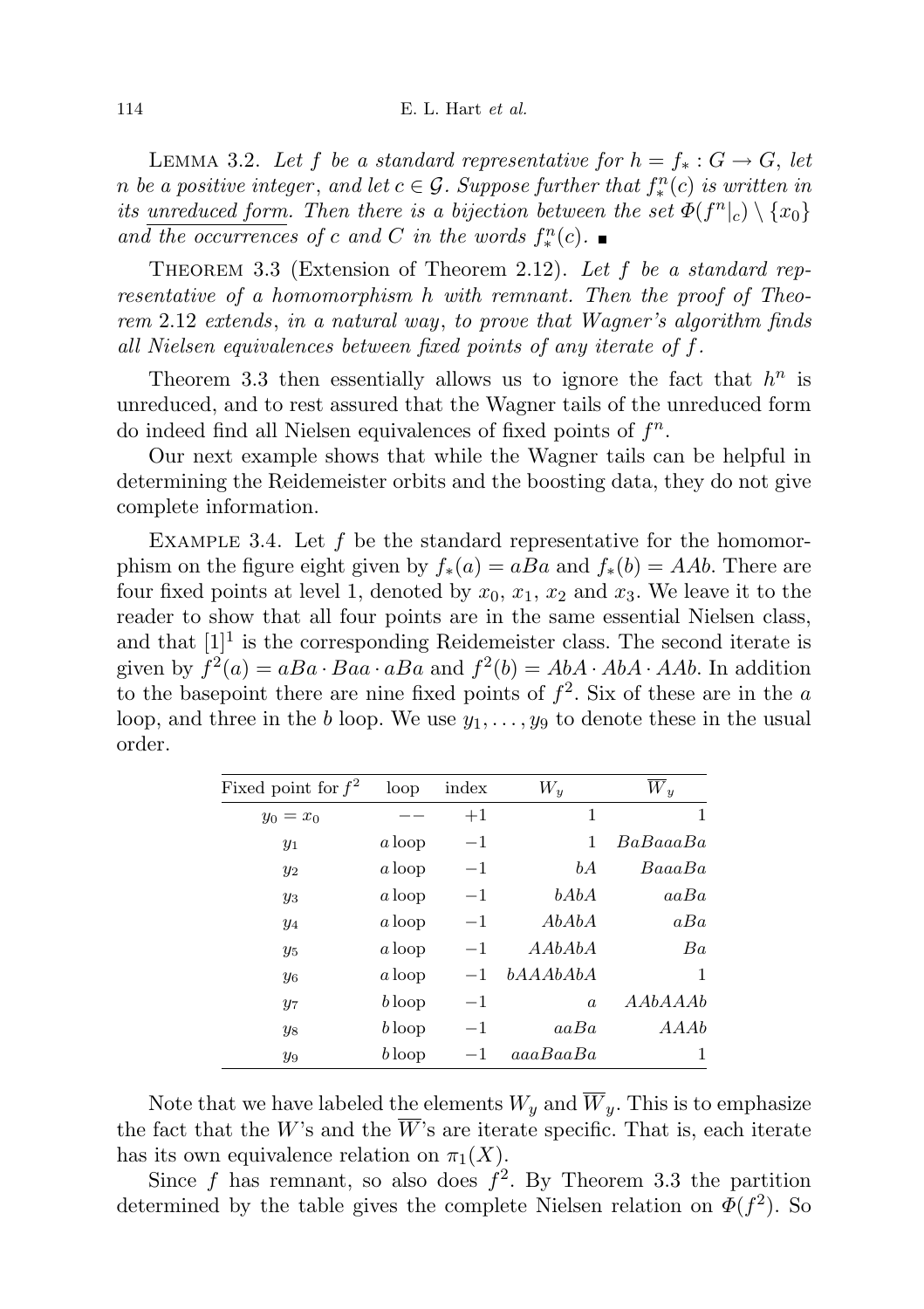there are six distinct Nielsen classes given by the partition  $\{y_0, y_1, y_6, y_9\}$ ,  $\{y_2\}, \{y_3, y_8\}, \{y_4\}, \{y_5\}$  and  $\{y_7\}$ . These are represented respectively by the Reidemeister classes [1]<sup>2</sup>,  $[bA]^2$ ,  $[aBa]^2$ ,  $[aBa]^2$ ,  $[Ba]^2$  and  $[a]^2$ .

This being algebraic topology, the usual way to determine Reidemeister orbits is purely algebraic. For example, it is clear that  $[1]^1$  boosts to  $[1]^2$ , and since  $f_*(1]^2) = [1]^2$ , the orbit of  $[1]^2$  is  $\langle [1]^2 \rangle = \{ [1]^2 \}$ , that is, it consists of a single class. This orbit is essential but reducible, and does not contribute to  $NP<sub>2</sub>(f)$ . Continuing to partition the set of Reidemeister classes into orbits, we have  $f_*([a]^2) = [f(a)]^2 = [aBa]^2$ . Since both a and aBa appear in the table, we easily see  $({}^4)$  that the orbit of  $[a]^2$  is  $\{[a]^2,[aBa]^2\}$ , and that this orbit is irreducible. We also note that we can deduce that  $f({y_4}) = {y_7}$ . To put it yet another way,  $f(W_{y7}) = \overline{W}_{y4}$ . Similarly since  $f_*([Ba]^2) = [BaaaBa]^2 =$  $[bA]^2$ , we have  $\langle [Ba]^2 \rangle = \{ [Ba]^2, [bA]^2 \}$ . In fact, since both of these orbits are of algebraic length 2, they are irreducible. So the Wagner tails can indeed be useful in determining orbits. But they do not always work. Consider for example the class  $[aaBa]^2$ . The table presents us with three different Reidemeister representatives of this class,  $aaBa$ ,  $bAbA$ , and  $AAAb$ . Already fully canceled as presented, we see that their  $f_*$  images are respectively

aBaaBaBaaaBa, AAbAbAAAbAbA and AbAAbAAbAAAb, none of which appear as a Wagner tail in the table. The Wagner tails then may or may not help in the determination of orbits. In the case of  $[aaBa]^2$ the tails simply do not help. To have the results of the example in one place, we remark that in fact we will see below, by various ad hoc methods, that  $\langle [aaBa]^2 \rangle = \{ [aaBa]^2 \}$ , and that this orbit is essential. An easy search shows that  $[aaBa]^2$  reduces to  $[a]^1$ , and abelianization techniques prove that  $[a]^1$  is empty. We therefore have  $N(f) = N\Phi_1(f) = NP_1(f) = 1$ ,  $NP_2(f) = 2 \cdot 2 = 4$ , and  $N\Phi_2(f) = 1 + 4 + 1 = 6$ .

From the example, then, we see that while Wagner's (extended) algorithm determines  $N(f^n)$  easily, we must find other techniques to complete our calculations of  $N\Phi_n(f)$  and  $NP_n(f)$ . In particular, we must find other ways to determine the Reidemeister orbits. There are in fact a number of ad hoc techniques that can be used. In this case we can determine the orbit of  $[aaBa]^2$  above by a number of methods. The first way is to use the geometry. By results from Section 4, we will see that  $f(y_3) = y_8$ . Then, using the diagram 1.14(i) in [11], and the table above, we find that

$$
f_*([aaBa]^2) = f_* \circ \varrho_2({y_3, y_8}) = \varrho_2 \circ f({y_3, y_8}) = \varrho_2({f(y_3), f(y_8)})
$$
  
=  $\varrho_2({y_8, y_3}) = [aaBa]^2$ .

<sup>(</sup> 4 ) A standard fact from periodic point theory is that the (algebraic) length of a Reidemeister orbit is less than or equal to the lowest level to which the orbit can be algebraically reduced (see also Lemma 5.3).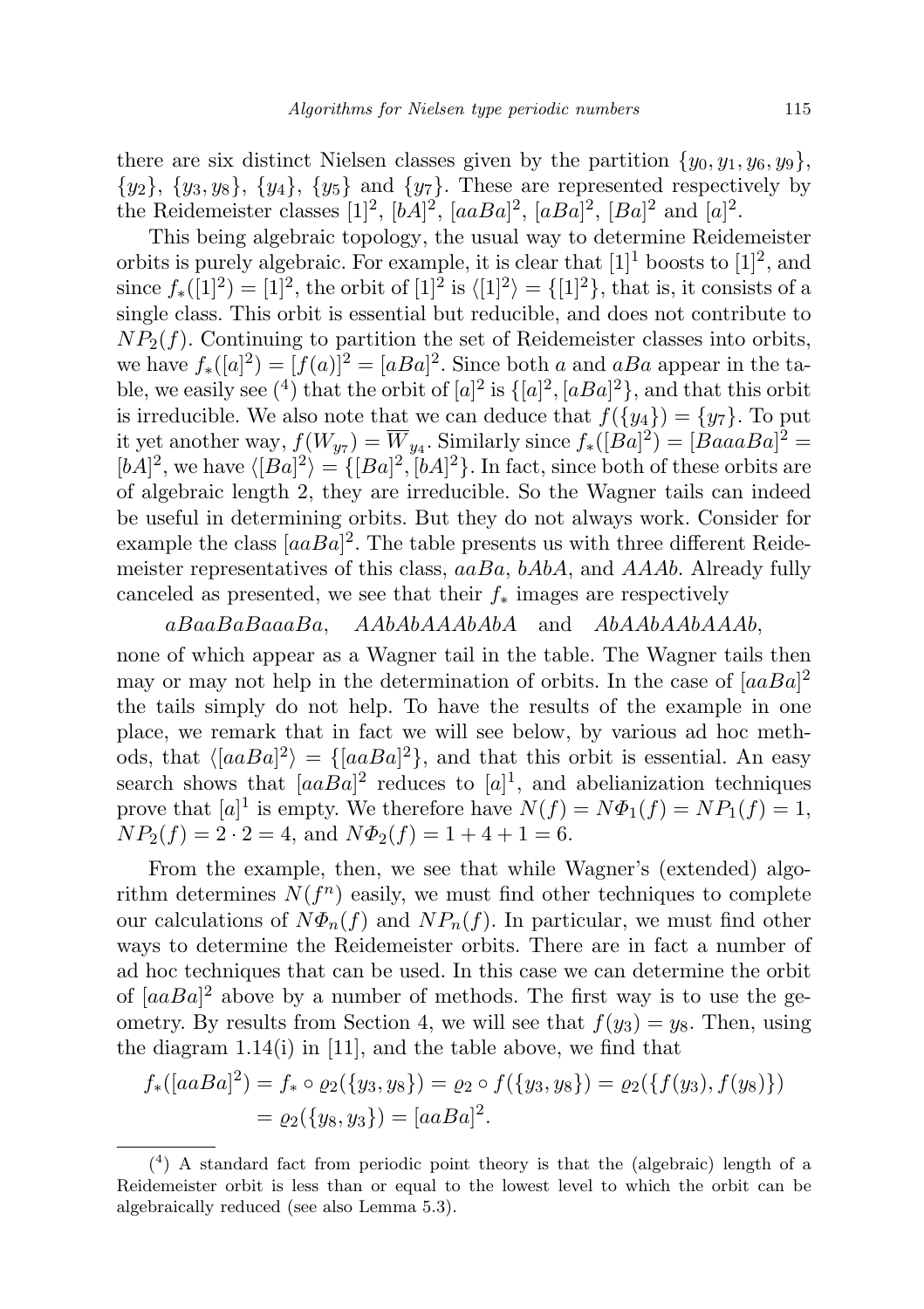Another way to see the orbit of  $[aaBa]^2$  is to note that  $\{y_3, y_8\}$  is the only Nielsen class for  $f^2$  that contains just two points. We then use the fact that  $f: \Phi(f^2) \to \Phi(f^2)$  is a bijection, so the f image of this class must be taken to a class with exactly two elements. But of course  $\{y_3, y_8\}$  is the only twoelement class. A third method is to recall that  $f_*$  is index preserving. Because  ${y_3, y_8}$  is the only class with index  $-2$ ,  $f_*$  must send  ${y_3, y_8}$  to itself. A final ad hoc method is simply to search for solutions in the hopes of finding one. For example, to test whether  $f_*([aaBa]^2) = [Ba]^2$  in Example 3.4, we could search for a  $z \in G$  satisfying  $f_*(Ba) = zaaBaf_*(Z)$ . For how long would we search? A brute force search would never end because in this case there is no solution, as shown above. A much more sophisticated discussion of the relationship between the algebra and the geometry is in fact the subject of Section 4.

The ad hoc methods, then, can be useful at times but are by nature often inconclusive. We seek a straightforward algorithm for finding Reidemeister orbits. In the next section we show that the orbits of non-empty Reidemeister classes are determined by the geometry.

In contrast, the Wagner tails are reliably useful for determining boosts of non-empty Reidemeister classes, as stated in the following lemma. Because we do not use this result, the proof is left to the reader.

LEMMA 3.5. Suppose that the fixed point x of  $f^m$  has Wagner tail  $W_x :=$  $W_{x,m}$ . Let  $n = km$  with  $k > 1$ . Then  $\iota_{m,n}(W_{x,m}) = W_{x,n}$ , with  $W_{x,n}$  the Wagner tail for x, considered as a fixed point of  $f^n$ .

4. Geometric itineraries, addresses, orbits, and reductions of points. The considerations of this section do not require that the map under consideration have remnant. So far, given an  $h : G \to G$  with  $G =$  $\langle a_1, \ldots, a_r \rangle$ , we can produce, as in Section 2.2, a standard representative  $f: \bigvee S^1 \to \bigvee S^1$  of h with  $h = f_*$ . As we saw there, iterates of standard representatives are not necessarily standard representatives. Using our extension of Wagner's algorithm in Section 3, we are able to determine all the Nielsen classes of each iterate and also the corresponding Reidemeister classes. In Section 3, using Example 3.4 we saw that the W's and  $\bar{W}$ 's do not always completely determine the Reidemeister orbits. In this section, we develop a geometric method for identifying all non-empty Reidemeister orbits.

So far, our examples have been fairly simple. In Example 3.4, Reidemeister orbits were completely determined using ad hoc methods. One does not have to go far, however, to find that without some systematic methodology, we soon become unstuck. Before we proceed with the geometric methods of this section, we give an example that suggests how easily things can get out of hand.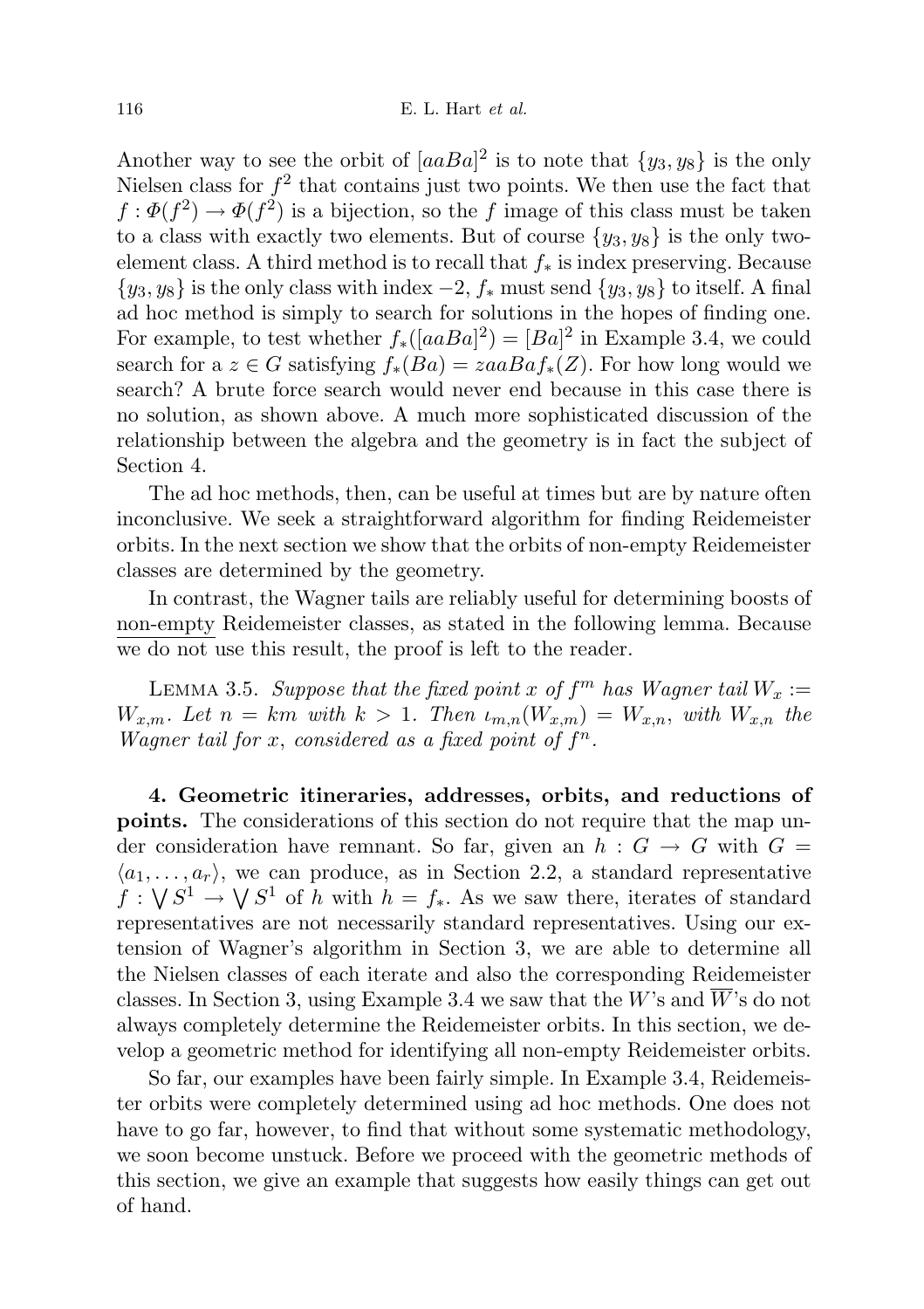EXAMPLE 4.1. Let  $f$  be a standard representative of  $h$  on the figure eight, where  $h(a) = a^5$  and  $h(b) = (ab)^2 A$ . Then  $f^2_*(a) = a^{25}$  and  $f^2_*(b) = a^{25}$  $a^5(ab)^2a^4(ab)^2A^6$ . Below we list some important calculations for the second iterate, performed by Magma [2]. Let  $k_n$  denotes the kth fixed point of  $f^n$ , and  $25 = \{1,2,\ldots,25\}$ . Also,  $0_n$  is the wedge point regarded as a fixed point at level *n*. In the following table  $u = a^5$ bab.

| $\Phi(f^2)$                       | W              | W          | $f_*(W)$                      | $f_*(W)$                |
|-----------------------------------|----------------|------------|-------------------------------|-------------------------|
| 0 <sub>2</sub>                    | 1              | 1          |                               |                         |
| $i_2 \;\forall i \in \mathbf{25}$ | $A^{i-1}$      | $a^{25-i}$ | $A^{5(i-1)}$                  | $a^{125-5i}$            |
| $26_{2}$                          | $A^6$          | $abuA^6$   | $A^{30}$                      | $a u a^{20} u^2 A^{31}$ |
| 27 <sub>2</sub>                   | $ABA^6$        | $uA^6$     | $A^4u^{-1}A^{26}$             | $a^{21}u^2A^{31}$       |
| 28 <sub>2</sub>                   | $A^{5}u^{-1}A$ | $abA^6$    | $A^{24}u^{-2}A^{26}$          | $auA^{31}$              |
| 29 <sub>2</sub>                   | $ABA^5u^{-1}A$ | $A^6$      | $A^4u^{-1}A^{20}u^{-2}A^{26}$ | $A^{30}$                |
|                                   |                |            |                               |                         |

In addition, we can also look at the level 1 classes and the boosting function  $\iota_{1,2}$  for this f. We have

| $\Phi(f)$                  | W              | W         | $\iota_{1,2}(W)$                   |
|----------------------------|----------------|-----------|------------------------------------|
| 0 <sub>1</sub>             |                |           |                                    |
| $i_1$ $(i = 1, \ldots, 5)$ | $A^{i-1}$      | $a^{5-i}$ | $A^{6(i-1)}$                       |
| 61                         | $\overline{A}$ | abA       | $A^6$                              |
| 71                         | ABA            | $\Delta$  | ABA <sup>5</sup> BABA <sup>6</sup> |

First we use Wagner's algorithm to study the orbits at level 2. Let W be a Wagner tail at level 1. From Lemma 3.5,  $\iota_{1,2}(W)$  is a Wagner tail at level 2, and in some cases  $f_*(W)$  or  $f_*(\overline{W})$  is a Wagner tail at level 2 as well. Also,  $f_*$  preserves the index of a class. Using such ad hoc methods we can deduce the following orbits at level 2 (orbits that reduce geometrically to level 1 have a ∗). All of these orbits are essential.

$$
\langle \{0_2, 1_2, 25_2\}^* \rangle, \quad \langle \{7_2, 26_2, 29_2\}^* \rangle, \quad \langle \{2_2\}, \{6_2\} \rangle, \quad \langle \{3_2\}, \{11_2\} \rangle, \n\langle \{4_2\}, \{16_2\} \rangle, \quad \langle \{5_2\}, \{21_2\} \rangle, \quad \langle \{10_2\}, \{22_2\} \rangle, \quad \langle \{13_2\}^* \rangle, \n\langle \{15_2\}, \{23_2\} \rangle, \quad \langle \{19_2\}^* \rangle, \quad \langle \{20_2\}, \{24_2\} \rangle
$$

The ad hoc methods did not determine the Nielsen orbits of the Nielsen classes  $\{8\}, \{9\}, \{12\}, \{14\}, \{17\}, \{18\}, \{27\}, \text{ and } \{28\}, \text{ nor whether each or$ bit reduces. We continue this example at the end of Section 4, after developing some new geometric techniques.

To see how the geometry can help, we return for a moment to Example 3.1. In that example we saw that  $f(x_3)$  lies in the b loop. Note that this immediately rules out a number of possibilities for the image under  $f_*$  of the Reidemeister class containing  $x_3$ . In particular, it rules out any class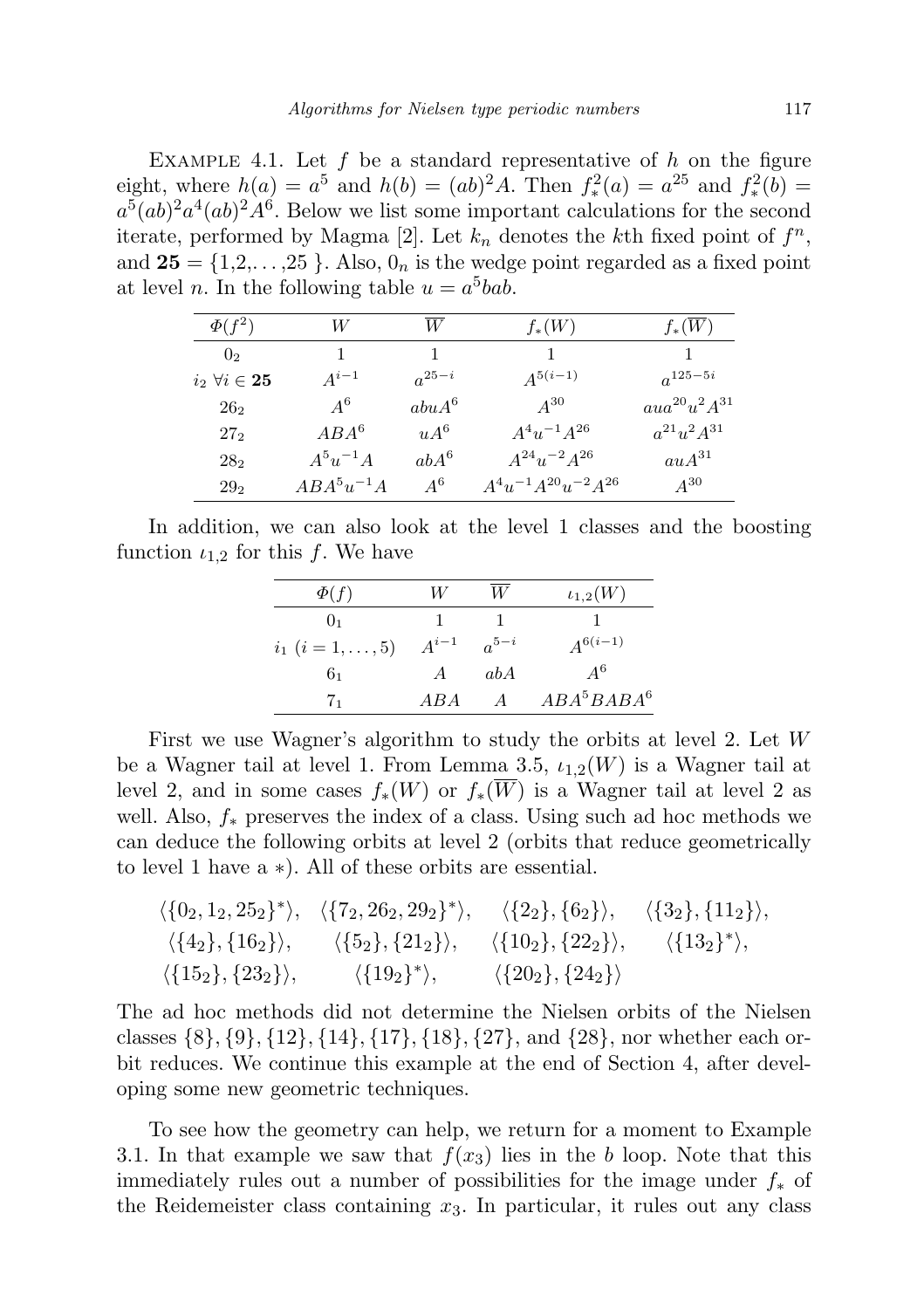whose intersection with the  $b$  loop is empty. In fact, we can do very much better than this rough approximation. For each  $n$ , we will assign an  $n$  level address to each periodic point. These addresses are made longer and more precise at each new iterate, as in symbolic dynamics. The scheme we develop for labeling the said locations allows us to determine not only which points (and hence ultimately which Nielsen classes) are in the same geometric orbit, but also which points are fixed points of lower iterates. We begin by defining the concept of an adjacency matrix.

DEFINITION 4.2. Let  $G = \pi_1(X) = \langle q_1, \ldots, q_l \rangle$ , and let  $h : G \to G$ . We let  $k := \sum_{i=1}^{l} |h(g_i)|$  and let f be the standard representative of h. Define the  $k \times k$  matrix  $Q = (q_{i,j})$ , with  $q_{i,j} \in \{0,1\}$ , determined by the condition  $q_{i,j} = 1$  if and only if  $j \subset f(i)$ . Here i and j are pieces of the circles of X as defined in Section 2.2. The matrix  $Q$  is called the *adjacency matrix* of  $f$ .

It is not hard to see that  $f(i) \cap j$  is either empty or is a connected segment of  $X$ . Our next step is to use the adjacency matrix to define legitimate itineraries. This may remind the reader of non-zero cycles in the computation of determinants.

DEFINITION 4.3. Let n be a fixed positive integer. A *legitimate itinerary* at level *n* is a vector  $\vec{r} = (r_1, \ldots, r_{n+1})$  where  $r_i \in \{1, \ldots, n+1\}$  is such that  $q_{r_i,r_{i+1}} = 1$ . A legitimate itinerary  $\vec{r} = (r_1,\ldots,r_{n+1})$  in which  $r_1 = r_{n+1}$  is called a round trip.

EXAMPLE 2.9 (part four). Consider the map  $f$  of the figure eight given by  $f_*(a) = aab$  and  $f_*(b) = Ba$ . Then the adjacency matrix Q of f is

|                | $\begin{array}{cccccc} 1 & 1 & 1 & 0 & 0 \\ 1 & 1 & 1 & 0 & 0 \end{array}$ |                                                                  |              |  |
|----------------|----------------------------------------------------------------------------|------------------------------------------------------------------|--------------|--|
| $\overline{0}$ | $\overline{0}$                                                             | $\begin{bmatrix} 1 & 3 \\ 0 & 1 \\ 0 & 1 \\ 1 & 0 \end{bmatrix}$ | $\mathbf{1}$ |  |
| $\theta$       | $\overline{0}$                                                             |                                                                  | $\mathbf{1}$ |  |
|                |                                                                            |                                                                  |              |  |

So for example  $q_{4,4} = 1$ , because the fourth part of X, namely the first part of the b loop, is taken by f onto the b loop. Notice that the restriction of f to the open interval 4 is a linear homeomorphism of the  $b$  loop. By the fixed point property (or otherwise) the interval 4 must contain exactly one fixed point by construction.

Fix n to be 1. Then a legitimate itinerary at level 1 is a vector  $(r_1, r_2)$ with  $q_{r_1,r_2} = 1$ . Notice that  $(1, 1), (1, 2),$  and  $(2, 1)$  are legitimate itineraries but  $(4, 1)$  is not.

Now fix n to be 2. A legitimate itinerary at this level is a triple  $(r_1, r_2, r_3)$ with  $q_{r_i,r_{(i+1)}} = 1$ . So for example the triples  $(1, 2, 1)$ ,  $(4, 4, 4)$ , and  $(5, 3, 5)$  are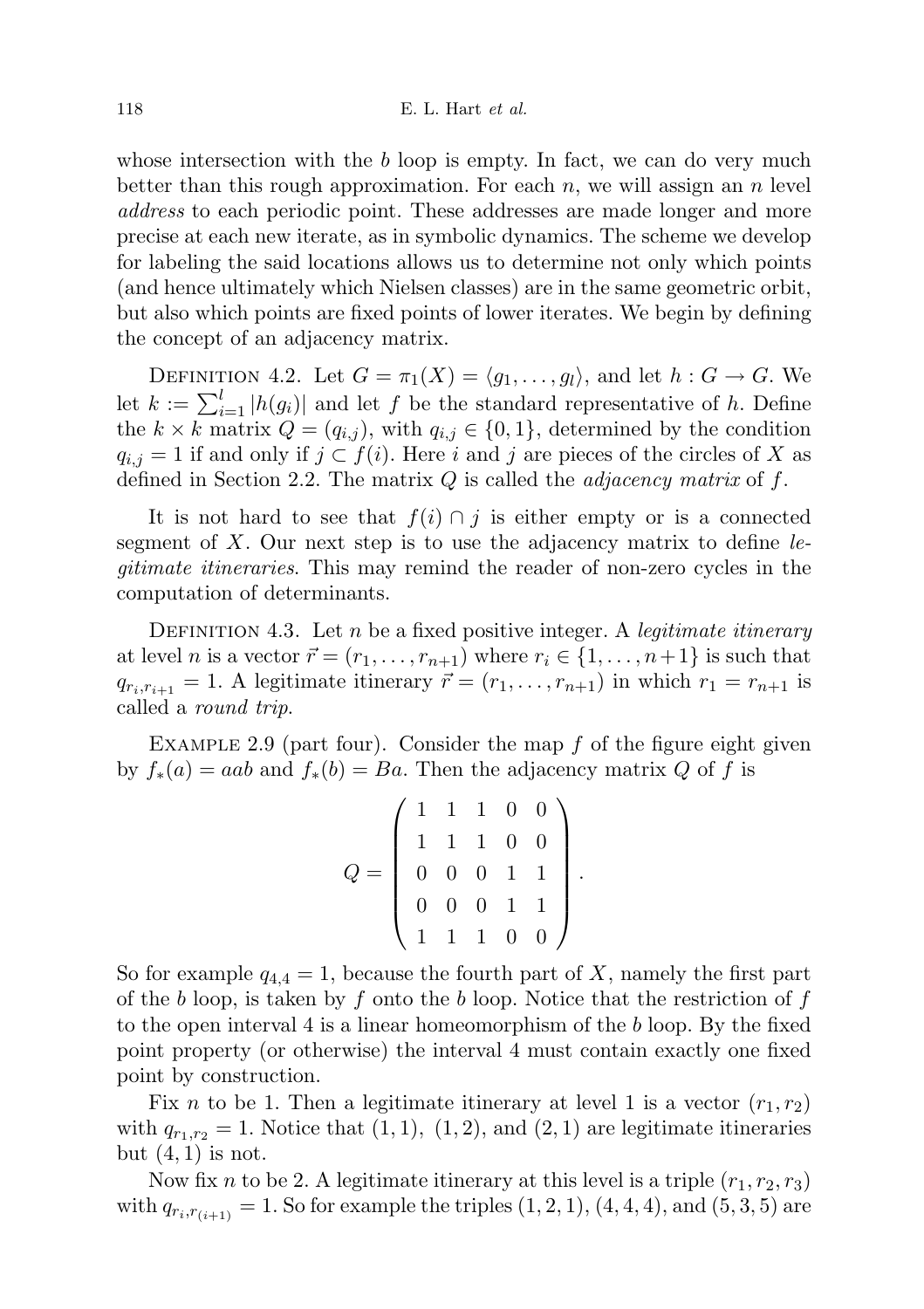legitimate itineraries, since  $q_{1,2} = q_{2,1} = 1$ ,  $q_{4,4} = 1$ , and also  $q_{5,3} = q_{3,5} = 1$ . On the other hand,  $(1,3,1)$  is not a legitimate itinerary. As we will see, the itineraries  $(1, 2, 1)$  and  $(5, 3, 5)$  correspond to 2-periodic points of least period 2, while (4, 4, 4) corresponds to a fixed point boosting from level 1.

Each legitimate itinerary  $\vec{r} = (r_1, \ldots, r_{n+1})$  uniquely defines a segment  $r_1 \cdots r_{n+1}$  of  $r_1$ , which can be defined inductively. Starting at level 1 if  $(r_1, r_2)$  is a legitimate itinerary, then  $r_1r_2$  is that part of  $r_1$  that is taken by f homeomorphically onto  $r_2$ . We assume that all segments  $r_1 \cdots r_n$  associated with legitimate itineraries  $(r_1, \ldots, r_n)$  at level  $n-1$  have been defined. Next, let  $(r_1, \ldots, r_{n+1})$  be a legitimate itinerary at level n. We define  $r_1 \cdots r_{n+1}$ to be that part of  $r_1 \cdots r_n$  that is taken homeomorphically by  $f^n$  onto  $r_{n+1}$ . We can put this into other words by saying that

$$
r_1 \cdots r_{n+1} = (f^n)^{-1}(r_n) \cap r_1 \cdots r_n.
$$

The segments just defined have the following interesting properties.

LEMMA 4.4. Let  $\vec{r} = (r_1, \ldots, r_{n+1})$  be a legitimate itinerary at level n. Then

- (i)  $r_1 \cdots r_n \subset r_1 \cdots r_{n-1}$ , and in particular  $r_1 \cdots r_n \subset r_1$ .
- (ii)  $f(r_1 \cdots r_k) = r_{k+1}$  for each  $k = 2, \ldots, n$ .

The jist of what we do now is, for each n, to associate a unique "n-level" address" with every legitimate round trip at level  $n$ . We then show that every such address is the "home" of a unique fixed point of  $\Phi(f^n)$ . In this way there are one-to-one correspondences between  $n$ -level round trips,  $n$  level addresses and fixed points of  $f<sup>n</sup>$ . To start this process, we claim (see 4.6) that every round trip  $\vec{r} = (r_1, \ldots, r_n, r_1)$  at level n is uniquely associated with one fixed point of  $f^n$ . In order to define this correspondence, notice that by applying the definition of a round trip inductively we must have  $f^{n}(r_1) \cap r_1 \neq \emptyset$ . The fixed point property of line segments now gives a fixed point for our correspondence. Obviously any such *n*-periodic point is contained in  $r_1$ , but we want to be far more precise about its location (its address).

DEFINITION 4.5. Let  $n \geq 1$ , and let  $\vec{r} = (r_1, \ldots, r_n, r_1)$  be a round trip at level *n*. Then we say that the segment  $r_1 \cdots r_n$  is the *address* of the round trip  $\vec{r}$ . We call  $r_1 \cdots r_n$  the level n address associated with the round trip  $\vec{r} = (r_1, \ldots, r_{n+1}).$ 

Note that addresses are only defined for round trips, and that the last term of the round trip does not appear in the address (unlike in segments). At the risk of being repetitive we emphasize that if  $r_1 \cdots r_n$  is the address of a round trip, then  $f^n$  takes the segment which is denoted  $r_1 \cdots r_n$  homeomorphically onto  $r_{n+1} = r_1$ . In other words,  $r_1 \cdots r_{n+1} = (f^n)^{-1}(r_n) \cap r_1 \cdots r_n$ . This is straightforward when f preserves the orientation of a given segment. However, care must be taken when upper case letters are involved.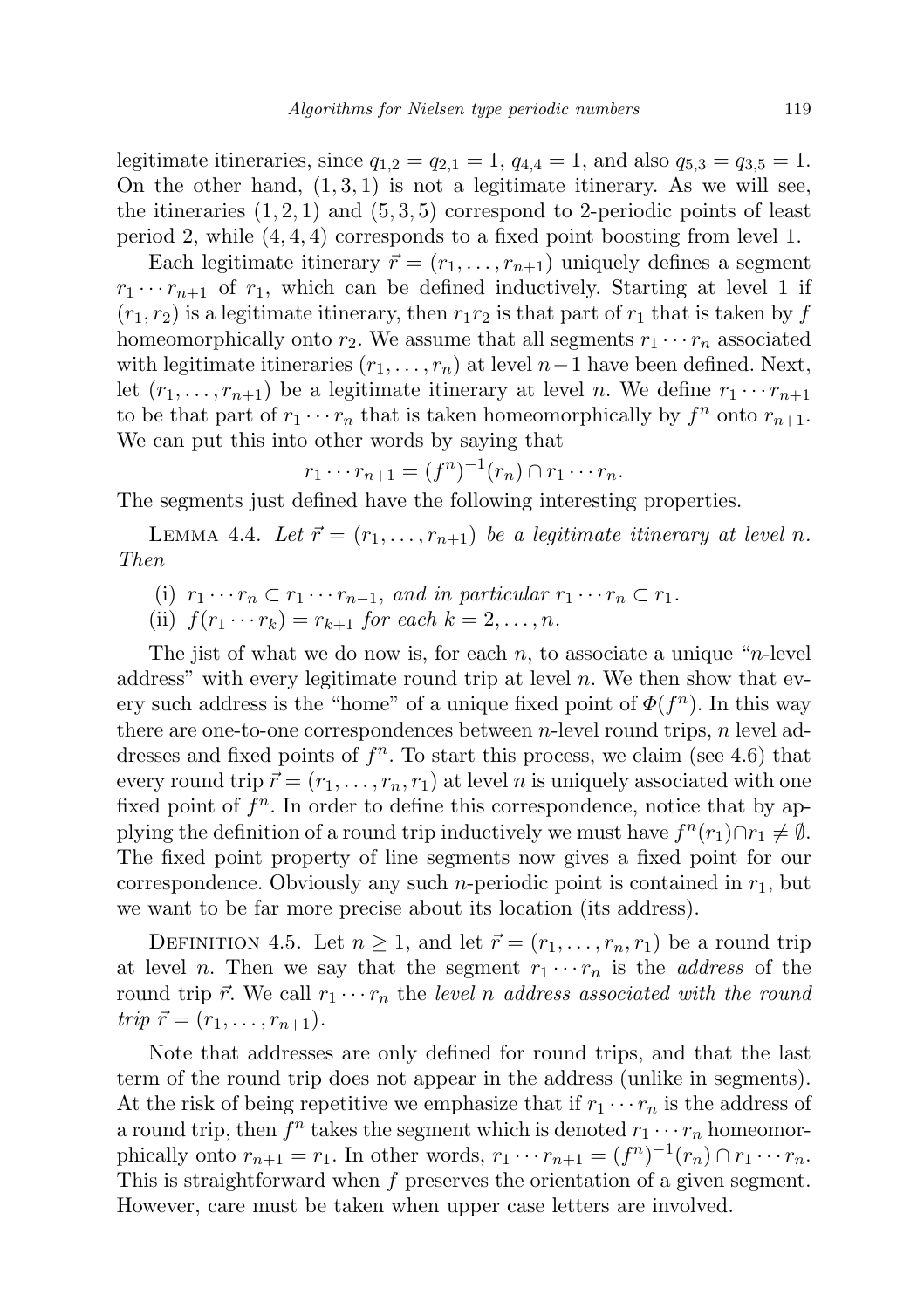To illustrate this, we look at an example. In 2.9 the segment 2 is taken onto the a loop with the same orientation. So 21 is the first part of 2, 22 is the second part of 2, and 23 is the third part. However, things are not always this simple. Consider the b loop in this same example. Because the segment 4 is sent to the b loop with orientation reversed, the first piece of 4 is the segment 45, while the second piece of 4 is 44 as shown in the diagram.

Note that we are ignoring the neighborhood  $N$  in our picture and that the dashed line represents a partial diagonal, which of course shows the existence of a fixed point in 44.



The point of course is that it is the second half of 4 that is taken by  $f$ onto 4. A perhaps helpful way to understand addresses of periodic points is to think of "houses" numbered backwards down "streets" that are attached to upper case letters.

Next we state the crucial connection between fixed points of iterates and addresses.

Lemma 4.6. There is a one-to-one correspondence between the set of distinct round trips at level n and the set  $\Phi(f^n) \setminus \{x_0\}$ . Moreover, the unique fixed point associated with a round trip  $(r_1, \ldots, r_n, r_1)$  resides at the address  $r_1 \cdots r_n$ .

*Proof.* Let  $\vec{r} = (r_1, \ldots, r_n, r_1)$  be a round trip. By the inductive definition of segment, we know that  $f^n$  takes  $r_1 \cdots r_n$  homeomorphically onto  $r_1$ . Since  $r_1 \cdots r_n \subset r_1$ , there is a unique fixed point of  $f^n$  at the address  $r_1 \cdots r_n$ . Clearly this fixed point is not  $x_0$ . Now let  $x \in \Phi(f^n) \setminus \{x_0\}$ . Let  $r_1$  be the segment containing x,  $r_2$  be the segment containing  $f(x)$ , and  $r_i$  be the segment containing  $f^{i-1}(x)$ . Clearly, since  $f^{n}(x) = x$ , we have  $r_{n+1} = r_1$ . This determines a vector  $(r_1, \ldots, r_n, r_1)$ . It remains to show that  $q_{i,i+1} = 1$ . If  $y = f^i(x)$ , then we see that  $y \in r_i$  and  $f(y) \in r_{i+1}$ . So clearly  $f(r_i) \cap r_{i+1} \neq \emptyset$ . It should be clear that the composition of these two assignments is the identity on the respective sets.

The uniqueness of the assignment, fixed point to address, easily gives the following results concerning orbits and boosting.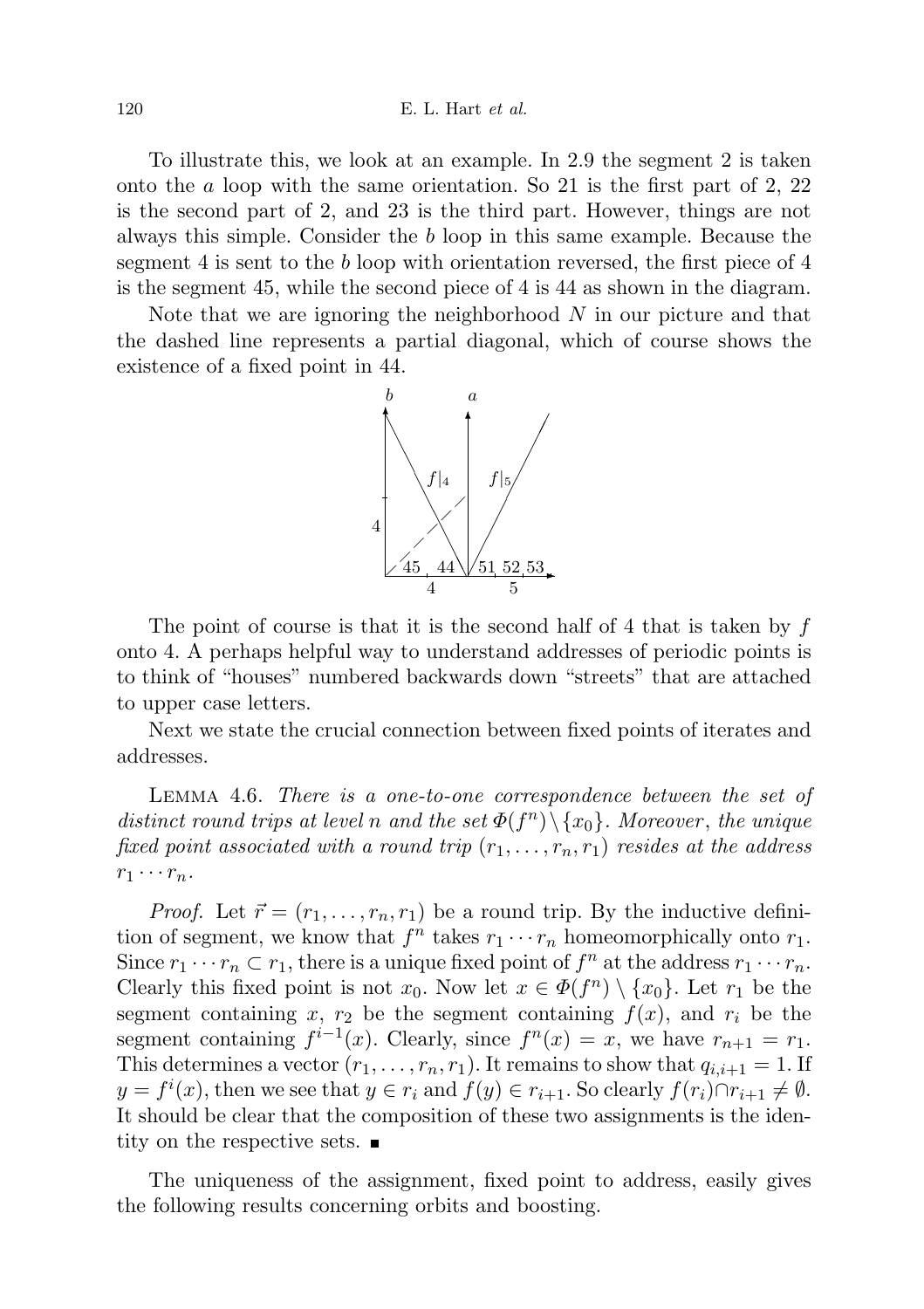LEMMA 4.7. If  $\vec{r} = (r_1, \ldots, r_n, r_1)$  is a round trip, and if  $x \in r_1 \cdots r_n$  is the corresponding fixed point of  $f^n$ , then the fixed point  $f(x)$  of  $f^n$  lies in  $r_2 \cdots r_n r_1$ . Moreover, if  $r_1 \cdots r_m$  is the address of a periodic point of period m at level m, then its address at level pm is  $r_1 \cdots r_m \cdots r_1 \cdots r_m$ , where the cycle  $r_1 \cdots r_m$  is repeated p times.

For convenience, we now identify each  $x \in \Phi(f^n) \setminus \{x_0\}$  with its *n*-level address, which we denote by  $r_1 \cdots r_n$ . The *n*-level address for  $x_0$  is defined to be  $00 \cdots 0$ . We define a function  $f : \Phi(f^n) \to \Phi(f^n)$  by  $f(r_1r_2 \cdots r_n) =$  $r_2 \cdots r_n r_1$ . The next result essentially says that the geometric orbit of a fixed point  $x$  of  $f^n$  can be determined by its address.

LEMMA 4.8 (Geometric orbits of points). Suppose that  $x \in \Phi(f^n)$  has address  $r = r_1r_2 \cdots r_n$ . Then the geometric orbit  $\langle x \rangle$  of x is the set  $\{r, f(r),\}$  $f^{2}(r), \ldots, f^{n-1}(r)\}.$ 

Note that this set might contain fewer than *n* distinct elements.

LEMMA 4.9 (Geometric reductions of points). Let  $x = r_1 \cdots r_n$  be a fixed point of  $f^n$ . Suppose that d is a divisor of n and that  $r_i = r_j$  whenever  $i \equiv j \mod d$ . Then x is also a fixed point of  $f^d$  and as such  $x = r_1 \cdots r_d$ . The minimum period of x is the minimum such divisor  $d$  of  $n$ .

Example 4.1 (part two). By applying our addressing system to the periodic points of Example 4.1, we are now able to gives the complete list of orbits at level two. Each orbit of Nielsen classes is presented in two forms in the table below. For example, the Nielsen class of the fixed point  $13<sub>2</sub>$  is a singleton,  $\{13_2\}$ . The fixed point has address 33, so  $\langle \{13_2\}\rangle = \langle \{33\}\rangle$ .

| Orbit of $\mathbf{C}^2$                              | Address form                                      |
|------------------------------------------------------|---------------------------------------------------|
| $\langle \{0_2, 1_2, 25_2\} \rangle$                 | $\langle \{00, 11, 55\} \rangle$                  |
| $\langle \{7_2, 26_2, 29_2\} \rangle$                | $\langle \{22, 77, 99\} \rangle$                  |
| $\langle \{2_2\} \rangle = \langle \{6_2\} \rangle$  | $\langle \{12\}\rangle = \langle \{21\}\rangle$   |
| $\langle \{3_2\} \rangle = \langle \{11_2\} \rangle$ | $\langle \{13\} \rangle = \langle \{31\} \rangle$ |
| $\langle \{4_2\} \rangle = \langle \{16_2\} \rangle$ | $\langle \{14\} \rangle = \langle \{41\} \rangle$ |
| $\langle \{5_2\} \rangle = \langle \{21_2\} \rangle$ | $\langle \{15\} \rangle = \langle \{51\} \rangle$ |
| $\langle \{10_2\}\rangle = \langle \{22_2\}\rangle$  | $\langle \{25\} \rangle = \langle \{52\} \rangle$ |
| $\langle \{13_2\}\rangle$                            | $\langle \{33\} \rangle$                          |
| $\langle \{15_2\}\rangle = \langle \{23_2\}\rangle$  | $\langle \{35\} \rangle = \langle \{53\} \rangle$ |
| $\langle \{19_2\}\rangle$                            | $\langle \{44\} \rangle$                          |
| $\langle \{20_2\}\rangle = \langle \{24_2\}\rangle$  | $\langle \{45\} \rangle = \langle \{54\} \rangle$ |
| $\langle \{8_2\} \rangle = \langle \{12_2\} \rangle$ | $\langle {23} \rangle = \langle {32} \rangle$     |
| $\langle \{9_2\} \rangle = \langle \{17_2\} \rangle$ | $\langle \{24\} \rangle = \langle \{42\} \rangle$ |
| $\langle \{14_2\}\rangle = \langle \{18_2\}\rangle$  | $\langle \{34\} \rangle = \langle \{43\} \rangle$ |
| $\langle \{27_2\}\rangle = \langle \{28_2\}\rangle$  | $\langle \{79\} \rangle = \langle \{97\} \rangle$ |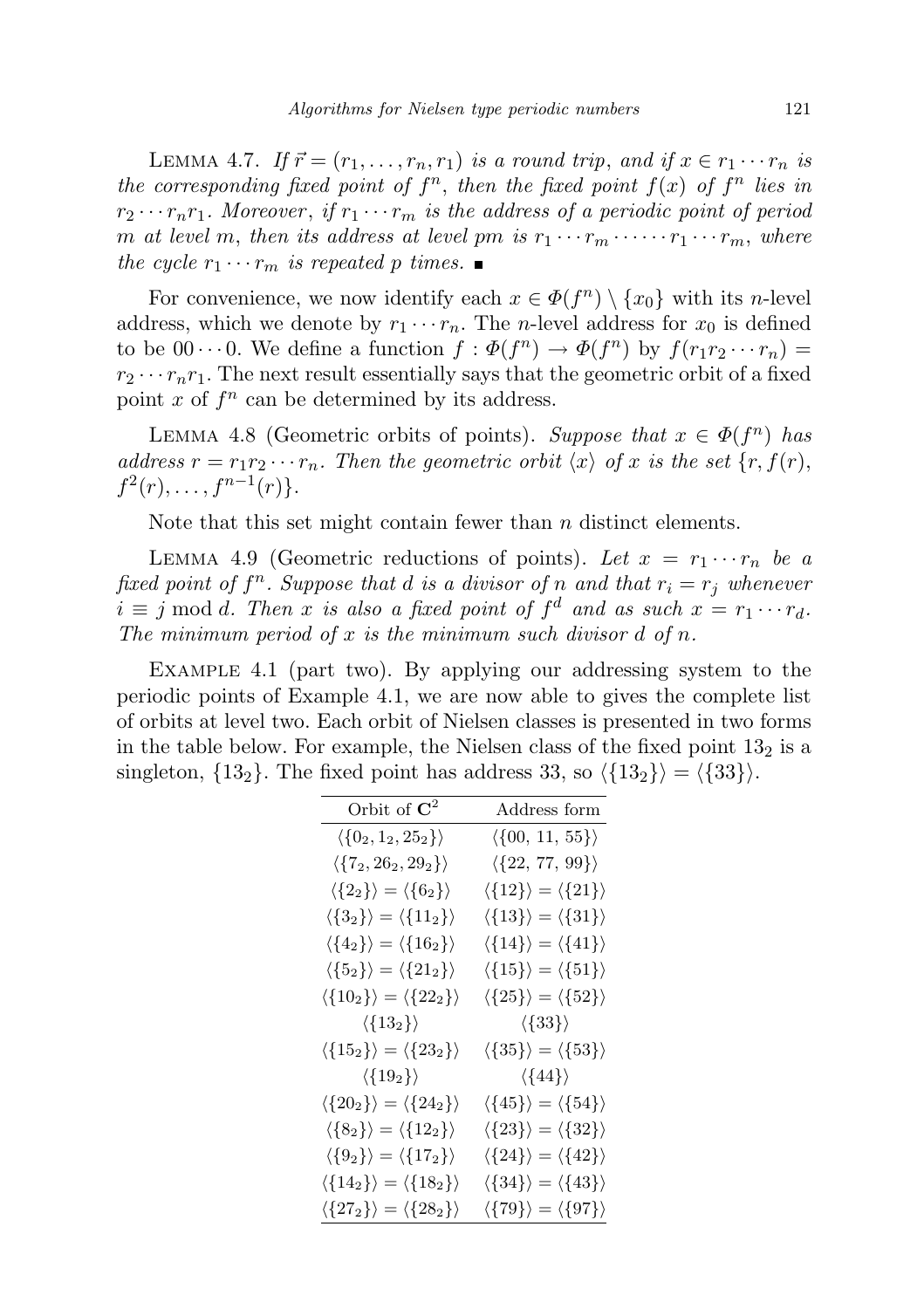Note the ease with which orbits and reducibility can be determined using the addresses. The last four lines are orbits that we could not compute without these new techniques.

All these orbits are essential. A routine calculation exhibits eleven irreducible orbits at level 2, and four reducible orbits at level 2. The latter reduce to four distinct essential orbits (i.e., classes) at level 1. Thus

$$
NP_2(f) = 2 \times 11 = 22
$$
 and  $N\Phi_2(f) = 22 + 4 = 26$ .

5. Empty reductions: word length arguments. One of the things that makes computation of the Nielsen periodic numbers complex is the possibility that an orbit of geometric length  $n$  but algebraic length less than  $n$  may be reducible to an empty orbit. This occurs exactly when the algebraic length is strictly less than the geometric depth of the orbit. We explain this in more detail below.

As can be seen from their addresses, all orbits of length 1 in Example 4.1 at level 2 have non-empty reductions to level 1. However, in general a Reidemeister orbit can reduce to another Reidemeister orbit that does not represent any fixed points. Such an orbit is called an empty Reidemeister orbit. We had an example of this already in Example 3.4, where  $\langle [aaBa]^2 \rangle$ , which is of length 1 at level 2, reduced to the empty orbit  $\langle [a]^1 \rangle$  at level 1. Whether such orbits reduce or not affects the values of  $NP_n(f)$  and  $N\Phi_n(f)$ . To explain what is happening here, recall the fundamental diagram 1.14(ii) from  $|11|$ :

$$
\Phi(f^{m})/\sim \xrightarrow{\varrho} \mathcal{R}(f^{m}_{*})
$$
\n
$$
\downarrow \gamma_{m,n} \qquad \qquad \downarrow \iota_{m,n}
$$
\n
$$
\Phi(f^{n})/\sim \xrightarrow{\varrho} \mathcal{R}(f^{n}_{*})
$$

See Section 2 for definitions of  $\Phi(f^m)/\sim$  and  $\gamma_{m,n}$ . Because the functions  $\varrho$ are not surjective, there might be a class  $\mathbb{C}^n \in \Phi(f^n)/\sim$  for which there is a Reidemeister class  $[\alpha]^m \in \mathcal{R}(f^m_*)$  with  $\iota_{m,n}([\alpha]^m) = \varrho(\mathbb{C}^n)$ , but with  $[\alpha]^m$ not in the image of  $\varrho: \Phi(f^m)/\sim \to \mathcal{R}(f^m_*)$ . By definition, such an  $[\alpha]^m$  is an empty Reidemeister class.

Now let  $m = 1$  and  $n = 2$ . As remarked above, Example 3.4 exhibits this with  $\rho(\mathbf{C}^2) = \rho({y_3, y_8}) = [aaBa]^2$  and with  $\alpha = [a]^1$ . Clearly the class  $\{y_3, y_8\}$  is not in the image of  $\gamma_{1,2}$ . However, geometric depth is not a homotopy invariant, and so this certainly does not preclude  $[aaBa]^2$  being in the image of  $i_{1,2}$ . If the Reidemeister class were indeed reducible, and if in addition  $NP_2(f)$  were sharp, this would represent the fact that f would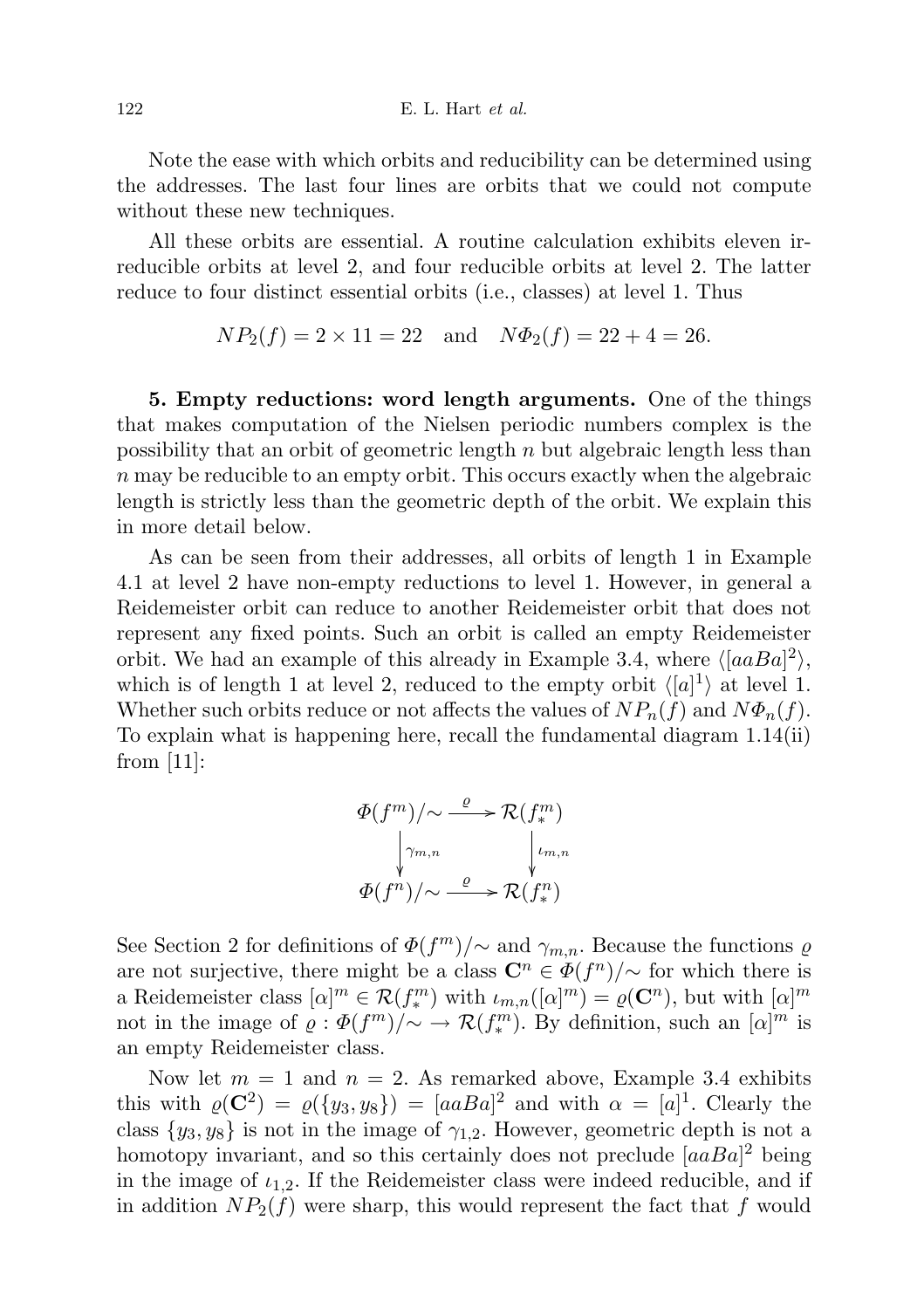be homotopic to a map that coalesced the two periodic points  $y_3$  and  $y_8$  of f into a single fixed point  $(5)$  at level 1.

REMARK 5.1 (The remaining question for  $NP_n(f)$ ). Given  $[\beta]^m$ , an essential class at level m with  $m \mid n$  that contains only periodic points of minimal period m, does there exist an  $[\alpha]^k$  at level k to which  $[\beta]^m$  reduces? Of necessity,  $[\alpha]^k$  will be empty, and hence inessential. In particular, we must ask: for which divisors  $k$  of  $m$  must we search for solutions? Our solution when this happens is to seek a bound on the length of possible solutions  $\alpha$ that must be tested in the equation (cf. Fact 2.2).

EXAMPLE 5.2. The following example, which exhibits algebraic length less than depth for an essential orbit, is adapted from Example 3 from [8].

Let  $G = \langle a, b \rangle$ , and let f be such that  $f_*(a) = B^2$  and  $f_*(b) = BA$ . Then  $f^2_*(a) = abab$  and  $f^2_*(b) = ab^3$ . Let x be the fixed point of  $f^2$  with address 24. Then the geometric orbit of  $x$  has length 2. But by Wagner's algorithm we see that the corresponding algebraic orbit has length 1 because  $\overline{W}_x = \overline{W}_{f(x)}$ . This algebraic orbit is  $\langle [BA]^2 \rangle$ . The example from [8], upon which this one is based, used abelianization to show that there is no solution to the 4-generator version of  $\alpha f_*(\alpha) = BA$ . We leave it to the reader to deduce that in this case as well there is no solution. Thus this algebraic orbit is irreducible, with length 1 and depth 2.

We start with the following lemma, which restricts significantly the amount of work needed to determine whether a class  $\lbrack \beta \rbrack^n$  is reducible. The first part is standard periodic point theory (in fact, we have already used it).

LEMMA 5.3. If the orbit of  $[\beta]^n \in \mathcal{R}(f_*^n)$  has (algebraic) length n, then the orbit is irreducible. If the orbit has length  $l < n$ , then  $l \mid n$ , and then  $\lbrack \beta \rbrack^n$ is reducible if and only if it is reducible to some level  $n/p$ , where p is a prime dividing n/l.

This lemma can provide a huge improvement in efficiency. There are two reasons why this is so. Firstly, suppose for example that we are working at level  $n = 36$ , and we have an orbit  $\langle \beta |^{36} \rangle$  of algebraic length 18. Then, since  $36/18 = 2$ , by the lemma  $\langle [\beta]^{36} \rangle$  is reducible if and only if it is reducible to some orbit  $\langle \alpha |^{18} \rangle$  at level 18. So then, for this particular orbit, there is just one level we need to check for reduction (as opposed to all divisors of 36). But there is a second advantage to the lemma. Notice first that the orbit  $\langle [\beta]^{36} \rangle$  is reducible to  $\langle [\alpha]^{18} \rangle$  if and only if for some representative β of  $\langle [\beta]^{36} \rangle$ , there is a representative α of  $\langle [\alpha]^{18} \rangle$  with  $\iota_{18,36}(\alpha) = \beta$ . Now  $u_{18,36}(\alpha) = \alpha f_*^{18}(\alpha)$ , so this is like working with the map  $f^{18}$  going from

<sup>(&</sup>lt;sup>5</sup>) We visualize this as, roughly, the two 2-periodic points  $e^{\pm i\theta}$  in  $S^1$  under the flip map being coalesced into  $e^{i0}$  as  $\theta$  approaches 0.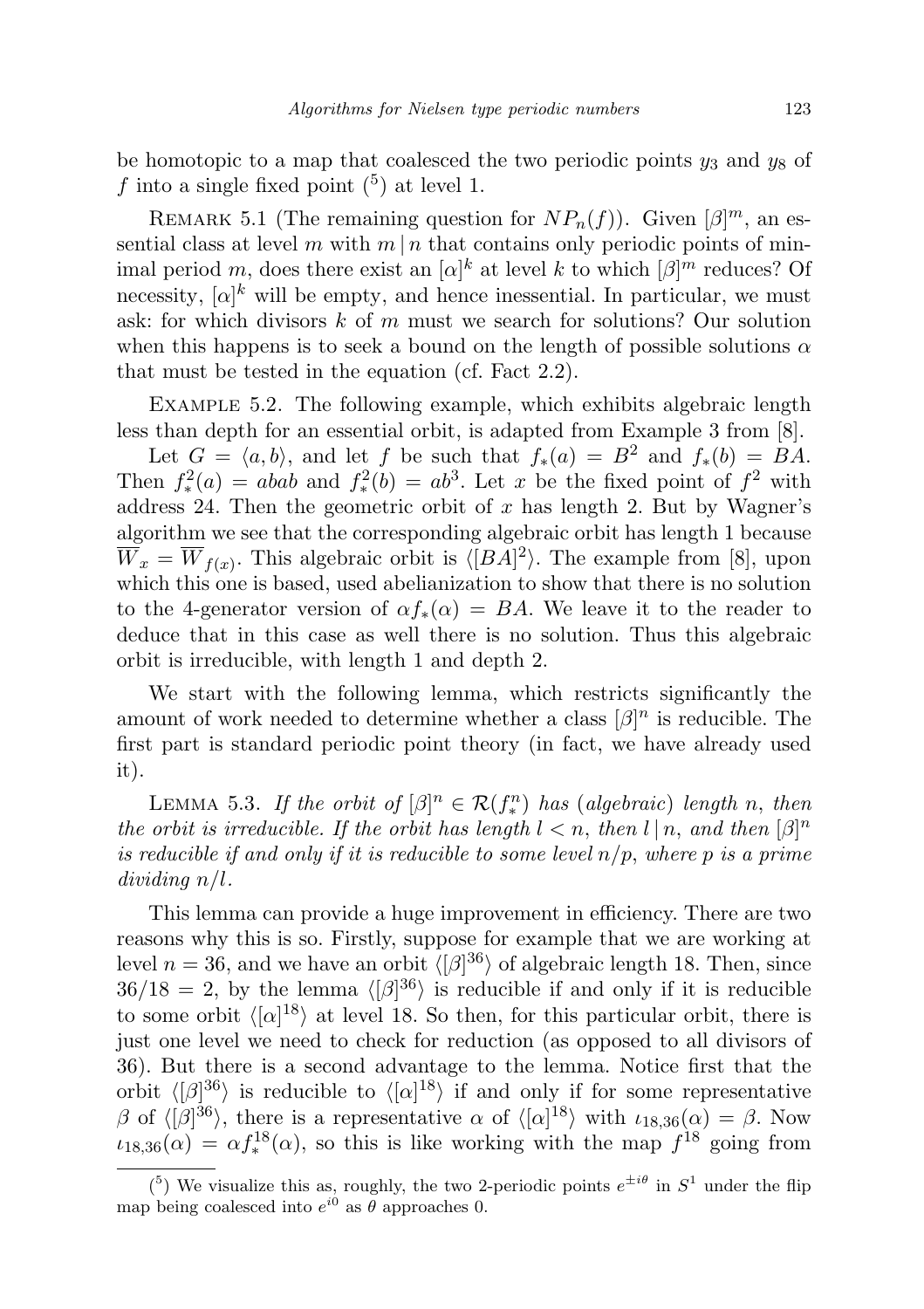level 1 to level 2. The advantage of this is that the remnant of  $f^{18}$  can be huge, even when the remnant of  $f$  is small. In Example 4.1 the remnant grows exponentially. A longer remnant provides a more restrictive bound on the length of  $\alpha$  if  $\alpha$  is to boost to  $\beta$  (see Theorem 5.4).

*Proof of Lemma 5.3.* Let l be the length of the orbit  $\langle [\beta]^n \rangle$ , and let d be the lowest value for which  $\lbrack \beta \rbrack^n$  reduces to level d. By a standard fact of periodic point theory [11],  $l | d$ , and we know that  $d | n$ . Thus if  $l = n$ we know that the orbit is irreducible. Now suppose that  $l < n$ . If  $[\beta]^n$  is reducible, then  $d < n$  and there is a class  $[\eta]^d$  such that  $\iota_{d,n}(\eta) = \beta$ . Let p be a prime divisor of  $n/d$ . Then  $n/p$  is a multiple of d. Let  $\tau = \iota_{d,n/p}(\eta)$ . Using the properties of the boosting function, we find that

$$
\beta = \iota_{d,n}(\eta) = \iota_{n/p,n}(\iota_{d,n/p}(\eta)) = \iota_{n/p,n}(\tau).
$$

Thus the orbit of  $\lbrack \beta \rbrack^n$  is reducible to level  $n/p$ . Note also that  $n/d \rbrack n/l$ , so p is a prime factor of  $n/l$ . The converse is immediate.

Let  $g = f_*^m$  with the words  $g(a_i)$  written in reduced form. Let  $MR(m) =$  $\min\{|R_i| : R_i$  is the remnant of  $g(a_i)\},$  the minimum length of the remnants  $R_i$  of  $g(a_i)$ .

THEOREM 5.4. Let  $f$  be a map with remnant.

- (1) For any  $\delta \in G$ ,  $\delta \neq 1$ , we have  $|f_*^m(\delta)| \geq (MR(1))^m|\delta|$ .
- (2) If  $MR(m) \geq 2$  and if  $\iota_{m,n}(\alpha) = \beta$  for some  $\alpha, \beta \in G$ , then

$$
|\alpha| \le \frac{1}{\mu(m,n)} |\beta|
$$
, where  $\mu(m,n) = (MR(m))^{n/m-1} - \sum_{i=0}^{n/m-2} (MR(m))^{i}$ .

(3) If  $MR(1) \geq 2$ , then  $\mu(m,n) \geq 1$  for all m. In particular,  $|\alpha| \leq |\beta|$ for all m.

EXAMPLE 5.5. Consider the endomorphism  $f_*(a) = ab^3 a B^2 = a \cdot \frac{b^3 a B^2}{a}$ and  $f_*(b) = BABA^4 = \underline{BABA^3} \cdot A$ , with remnant underlined.

We consider the implications of Theorem 5.4 for fixed points of  $f^3$ . We want to determine whether a non-empty Reidemeister class  $\lbrack \beta \rbrack^3$  reduces to a class  $[\alpha]^1$ . We have  $MR(1) = 6$ , so  $\mu(1,3) = 29$ . Thus we know that  $|\alpha| \leq |\beta|/29$ . In other words, given any  $\beta$  at level three, to test for a reduction to level 1 we need only consider words  $\alpha$  of length less than 1/29 of the length of  $\beta$ . However, we can also limit the lengths of the  $\beta$ 's that we need to consider.

Let  $\lbrack \beta \rbrack^3$  be an essential non-empty class that contains no fixed points of f. Only for such  $\beta$  do we need to check for reductions to level 1. Firstly, for each such  $[\beta]^3$ , there is a point  $x \in \Phi(f^3)$  for which  $[W_x]^3 = [\overline{W}_x]^3 = [\beta]^3$ . So without loss of generality, we can assume that  $\beta$  is the shorter of  $W_x$ ,  $\overline{W}_x$ ,  $W_{f(x)}, \overline{W}_{f(x)}, W_{f^2(x)}$  and  $\overline{W}_{f^2(x)}$ . Thus  $|\beta| \leq \max\{(|f_*^3(a)|+1)/2, (|f_*^3(b)|+1)/2\}$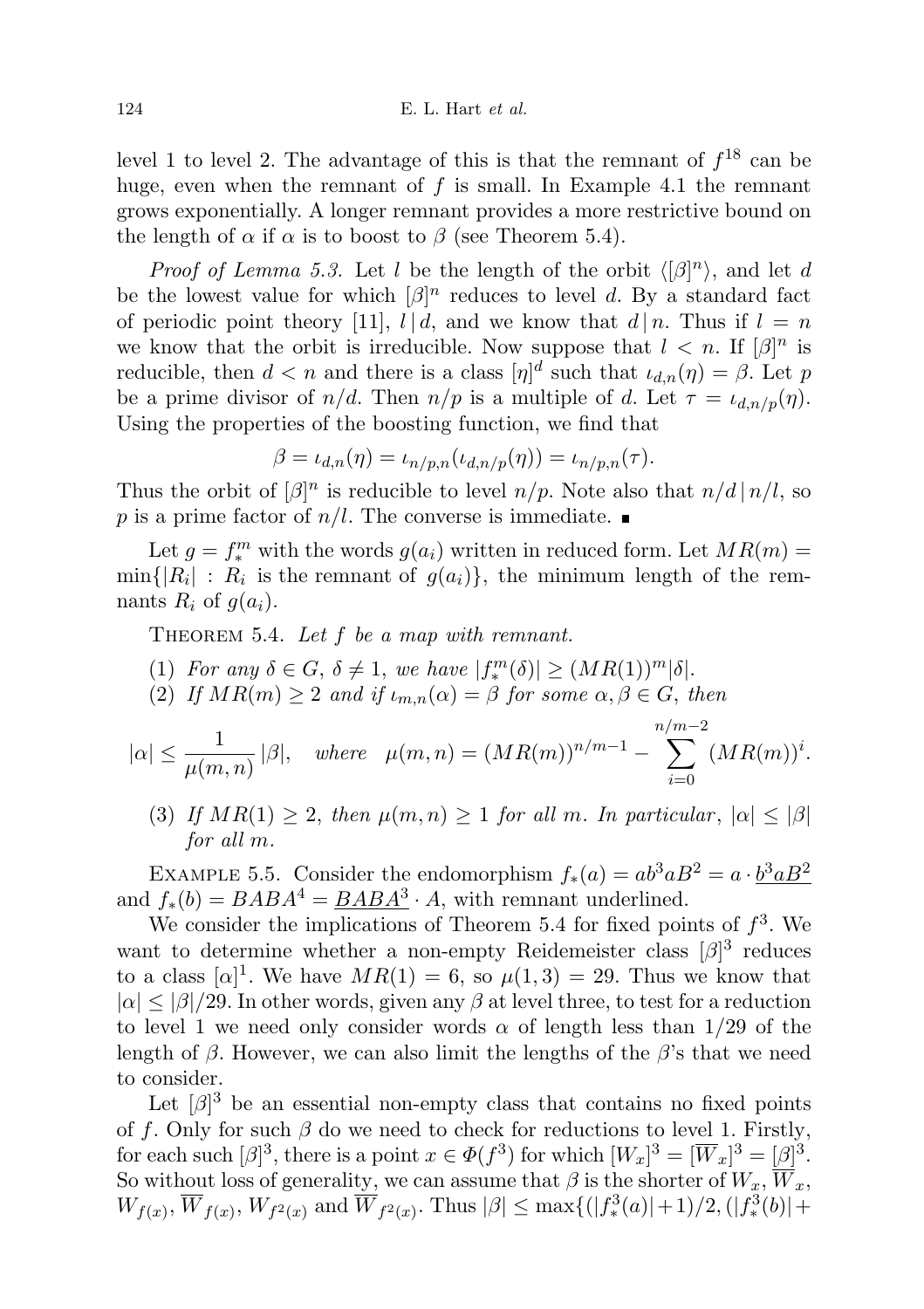1)/2}. By a calculation done by Magma and checked by hand,  $|f_*^3(a)| = 309$ and  $|(f_*)^3(b)| = 315$ . Thus the longest  $\beta$  that we ever need to consider has length less than 158. Even for a  $\beta$  this long, the longest  $\alpha$  that we ever need to consider has at most five letters. Secondly, we can select the shortest  $\beta$ from the entire orbit, and since the point  $x$  has least period 3, it is likely that f takes one of  $\{x, f(x), f^2(x)\}$  some distance from the center of  $f_*(a)$  or  $f_*(b)$ , where either the associated W or  $\overline{W}$  is shorter. Thus we can quickly determine whether there are non-empty Reidemeister classes for  $f^3$  that reduce to a Reidemeister class (empty or non-empty) for f.

REMARK 5.6 (The power of the bounds). Note from (3) that if we have remnant at least 2, then we need never search for solutions for words longer than the shortest Wagner tail equivalent to  $\beta$ . We can, however be even more efficient in several ways. Firstly, in any given situation, we can always choose to work the algorithm with the shorter of  $W_x$  and  $\overline{W}_x$ . Secondly, it will quickly become apparent that for very many cases the only reducible points will be in the middle sections of the loops. To see this, note that if  $MR(m)$  and and  $n/m$  are sufficiently large, and  $|\beta|$  is sufficiently small, the  $\alpha$  in (3) must be such that  $|\alpha| < 1$ . So in these circumstances  $[\beta]^n$  will be automatically irreducible. More precisely, apart from  $[1]^n$ , the essential Reidemeister classes at level *n* are of the form  $[W_x]^n$  for some  $x \in \Phi(f^n) \setminus \{x_0\}.$ For such x,  $W_x^{-1}$  is an initial segment of an (unreduced) word  $f_*^n(a_i)$ , so that if  $W_x$  is a long word, then  $\overline{W}_x$  is relatively short. Since  $[W_x]^n = [\overline{W}_x]^n$  we could, in such cases, put  $\beta = \overline{W}_x$  and often deduce that many such classes are irreducible. In particular, when  $\overline{W}_x$  is so short that our bound on  $|\alpha|$ is less than one, then we know that  $\overline{W}_x$  cannot reduce to level m and so neither can  $W_x = \beta$ . So if  $|\alpha| < 1$ , the only essential classes  $W_x$  that can reduce to level m represent fixed points x from the middle of a loop of  $X$ rather than from the ends.

Finally, we remark that the process involved in these word length arguments is more effective than abelianization in that it gives more information. In the example above, abelianization provides only the following: If the abelianization  $\bar{\beta}$  of  $\beta$  is written as  $\bar{\beta} = \bar{a}^i \bar{b}^j$ , then if  $\beta$  has a reduction  $\alpha$  we must have  $|\overline{\alpha}| \leq 7|i| + 3|j|$ . Even if a solution  $\overline{\alpha}$  to the abelianized equation is found, this is inconclusive. We still would not know whether a solution  $\alpha$ exists to the equation in the fundamental group.

*Proof of Theorem 5.4.* Let  $k = MR(1)$  for  $f_*$ . Then because f has remnant we know that  $|f_*(\delta)| \geq k|\delta|$ . By induction we have  $|f_*^m(\delta)| \geq$  $|f_*(f_*^{m-1}(\delta))| \ge k |f_*^{m-1}(\delta)| \ge k^m |\delta|.$ 

Next we note that without loss of generality we can assume that  $m = 1$ . (Otherwise replace  $f_*^m$  with  $h_*$ .) We prove inductively that  $|\iota_{1,n}(\alpha)| \geq$  $(k^{n-1} - \sum_{i=0}^{n-2} k^{i}) |\alpha|.$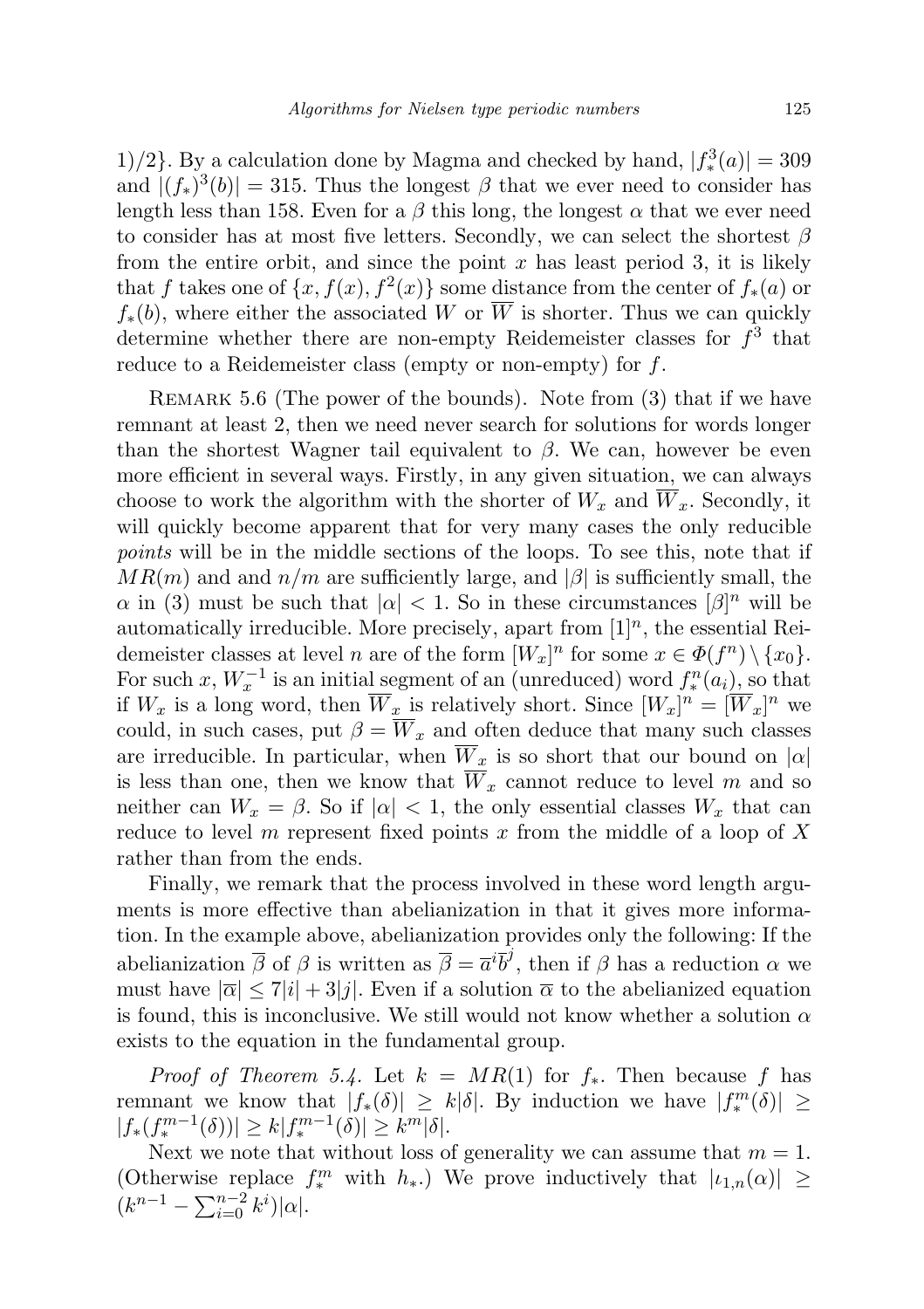First for  $n = 2$  we have  $|\iota_{1,2}(\alpha)| = |\alpha f_*(\alpha)| \ge |f_*(\alpha)| - |\alpha| \ge k |\alpha| - |\alpha| =$  $(k-1)|\alpha|$ . Next, we use induction to get

$$
|t_{1,n}(\alpha)| = |\alpha f_*(\alpha) f_*^2(\alpha) \cdots f_*^{n-1}(\alpha)| \ge |f_*(\alpha) f_*^2(\alpha) \cdots f_*^{n-1}(\alpha)| - |\alpha|
$$
  
\n
$$
\ge |f_*(\alpha f_*(\alpha) \cdots f_*^{n-2}(\alpha))| - |\alpha| \ge k |\alpha f_*(\alpha) \cdots f_*^{n-2}(\alpha)| - |\alpha|
$$
  
\n
$$
\ge k (k^{n-2} - \sum_{i=0}^{n-3} k^i) |\alpha| - |\alpha| = (k^{n-1} - \sum_{i=0}^{n-2} k^i) |\alpha|.
$$

**6. An algorithm for**  $NP_n(f)$ . In this section, we give an algorithm for finding  $NP_n(f)$ . As above, we have a free group  $G = \pi_1(X) = \langle a_1, \ldots, a_r \rangle$ with generators  $\mathcal{G} = \{a_1, \ldots, a_r\}.$ 

ALGORITHM 6.1 (Algorithm for finding  $NP_n(f)$ ). Let  $g: Y \to Y$  be a map of a surface with boundary or a bouquet of circles. Fix  $n \in \mathbb{N}$ . Then the following procedure is algorithmic.

- 1. Let  $h = g_* : \pi_1(Y) \to \pi_1(Y)$  be the induced homomorphism. We require that  $h$  be in its reduced form and have minimum remnant length at least 2.
- 2. Form the standard representative  $f: X \to X$  of h on the appropriate bouquet of r circles  $X$  and list the fixed points of  $f^n$ .
- 3. Determine the address, and a shortest Wagner tail, of each fixed point of  $f<sup>n</sup>$ . (The base point has the null address and both Wagner tails are equal to 1.)
- 4. Determine all non-empty Reidemeister classes of  $f<sup>n</sup>$ , using Wagner's algorithm on the Wagner tails. Disregard all inessential classes and, using the addresses, disregard all those classes that represent fixed points of lower iterates.
- 5. Partition the remaining non-empty Reidemeister classes into Reidemeister orbits, using the addresses and taking note of the length of each orbit. Call the quotient set  $\mathcal{EO}(n)$ . Partition this set of orbits into two subsets. Let  $\mathcal{L}(n)$  consist of the orbits of algebraic length exactly n, and let  $\mathcal{L}(\leq n)$  be the other orbits. Thus  $\mathcal{EO}(n) =$  $\mathcal{L}(n) \cup \mathcal{L}(\leq n)$ . By Lemma 5.3 all orbits in  $\mathcal{L}(n)$  are irreducible.
- 6. Determine the subset  $IL(*n*)$  of  $L(*n*)$  which consists of irreducible orbits of length less than n as follows. Factor n into primes,  $n =$  $p_1^{r_1} \cdots p_k^{r_k}$ . By Lemma 5.3,  $\langle [\beta]^n \rangle$  is reducible if and only if it is reducible to level  $t_i := n/p_i$  for some  $i = 1, ..., k$ . We must use our techniques to check reduction to each such level, and we do this as follows. For each orbit  $\langle [\beta]^n \rangle \in \mathcal{L}(\langle n]$  select the shortest Wagner tail  $W_{([\beta]^n)}$ among all representatives  $\beta$  of  $\langle [\beta]^n \rangle$ . For each i, program the computer to search for all solutions  $\alpha$  to the equation  $\iota_{t_i,n}(\alpha) = W_{\langle [\beta]^n \rangle}$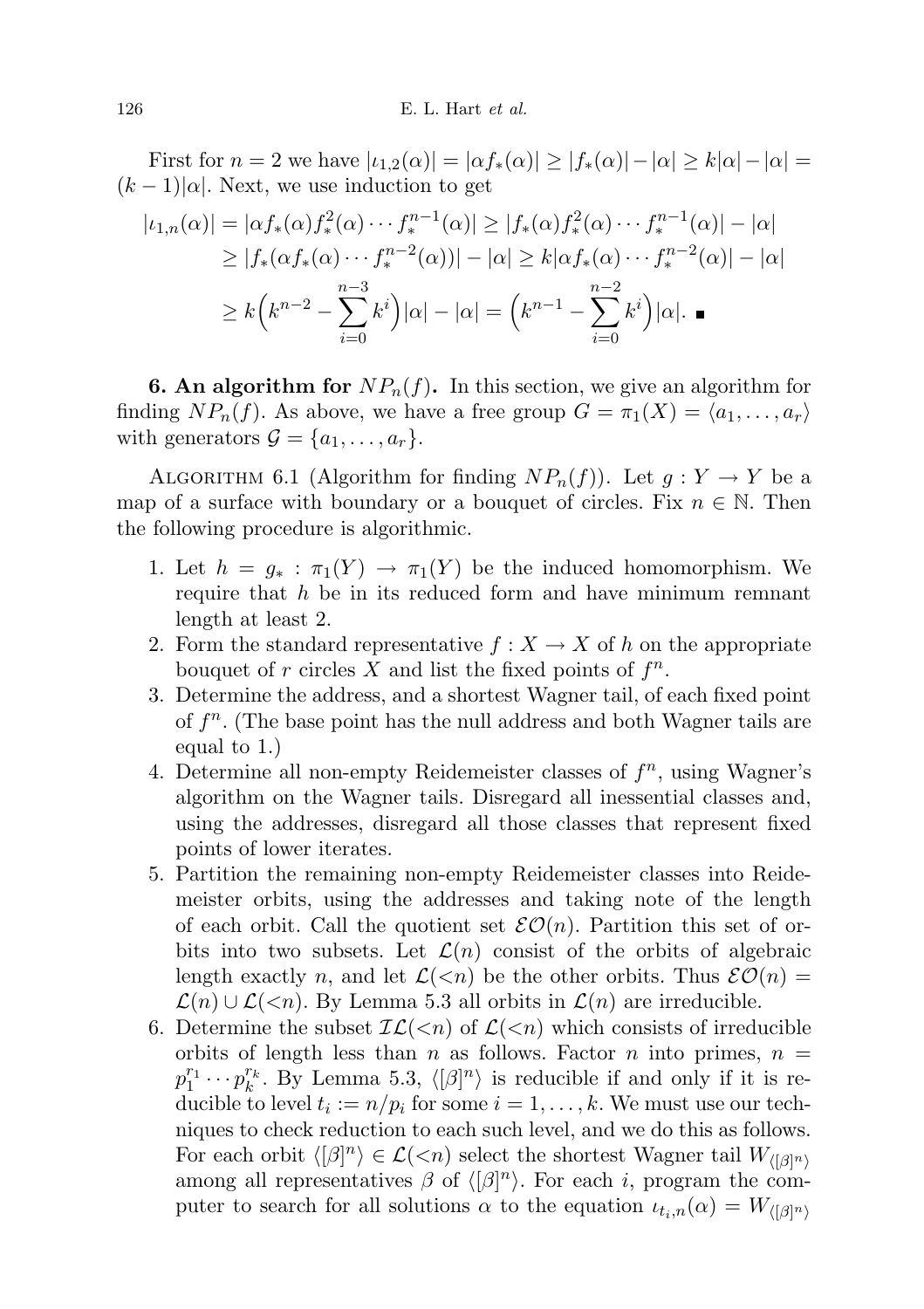which are of length less than or equal to the bound specified by Theorem 5.4. By Theorem 5.4, this is a finite search. If no solution is found, then  $\langle [\beta]^n \rangle$  is not reducible to level  $t_i$ . If no solution is found for any  $i = 1, ..., k$ , then  $\langle [\beta]^n \rangle \in \mathcal{IL}(\langle n]$ .

7. The number  $NP_n(f)$  is  $n \cdot (\#(\mathcal{L}(n)) + \#(\mathcal{IL}(*n*))).$ 

Remark 6.2. We note that it is only in Step 6 of Algorithm 6.1 that we need minimum remnant length at least two. For the other steps, we require only that the map have remnant.

The proof that Algorithm 6.1 is indeed an algorithm for computing  $NP_n(f)$  is simple and is left to the reader. The efficiency of calculating  $NP_n(f)$  is discussed in Remark 5.6.

As indicated earlier, any algorithm for  $N\Phi_n(f)$  in the general case is more subtle. Actually, there are times when the simple equation  $N\Phi_n(f)$  $\sum_{m|n} NP_m(f)$  holds. In such cases we simply need to do multiple versions of Algorithm 6.1 (i.e. for all  $m|n$ ). However, there are times when  $N\Phi_n(f)$  $\sum_{m|n} NP_m(f)$ , and this case entails a whole host of new word problems that need to be solved.  $N\Phi_n(f)$  will appear in [7].

7. Appendix: Wagner's algorithm for iterates. In this appendix we prove Theorem 3.3, which extends Wagner's Theorem (2.12). This allows us to apply Wagner's algorithm, using Wagner tails, to determine all nonempty classes (and their indices) for iterates of a standard representative  $f$ , even when the induced homomorphism is in unreduced form.

We assume some familiarity with the proof of Theorem 2.12 (see either Wagner's paper [21] or [5], where the proof is repeated with simplified notation and additional motivation). The only stumbling block to the generalization of Theorem 2.12 is its heavy dependence on the lemma below from [21].

LEMMA 7.1 (Wagner). Let  $f$  be a standard representative for a homomorphism  $h : G \to G$  with remnant. Let  $\alpha \in G$ , and let  $g, s \in \mathcal{G}^{\pm}$ . If  $\alpha$ is an initial segment of  $f_*(g)$ , and if in the product  $\alpha^{-1}f_*(s)$  some of the remnant of  $f_*(s)$  cancels, then  $g = s$ . Similarly, if  $\alpha$  is an initial segment of  $f_*(g)$  and in the product  $f_*(s)$  as some of the remnant of  $f_*(s)$  cancels, then  $g^{-1} = s.$ 

The example below shows that Lemma 7.1 cannot, as it stands, be applied to iterates of standard representatives. Thus Wagner's proof breaks down in our setting.

EXAMPLE 7.2. For X equal to the wedge of three circles, let  $f$  be the standard representative for the homomorphism given by  $f_*(a) = bca$ ,  $f_*(b) =$  $ABB$  and  $f_*(c) = c$ . The second iterate is given below, first in its unreduced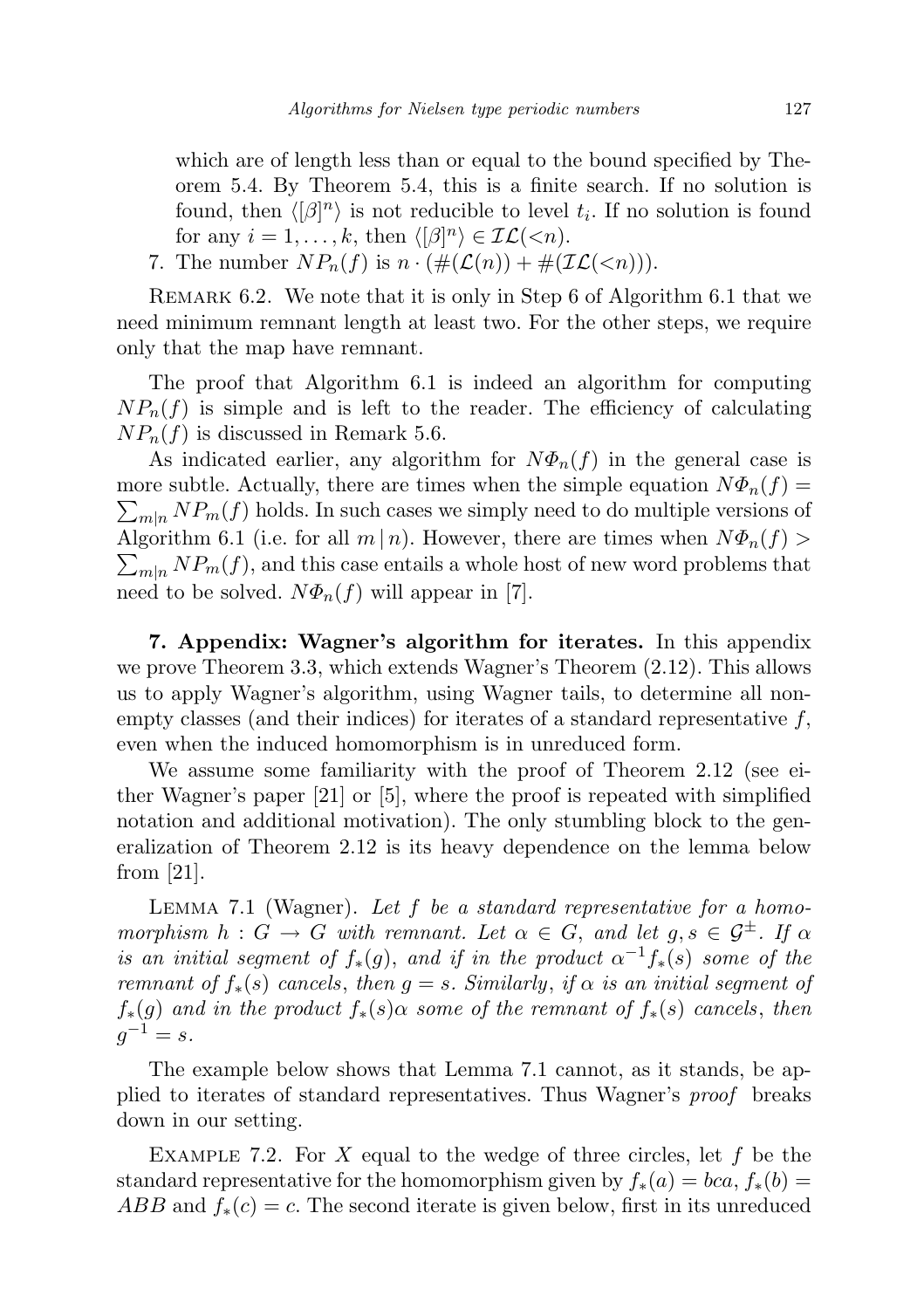form and then in its reduced form with the remnant for  $f_*^2$  underlined:

$$
f_*^2(a) = ABB \cdot c \cdot bca = ABB \underline{cb} \underline{ca},
$$
  
\n
$$
f_*^2(b) = ACB \cdot bba \cdot bba = AC \underline{ba} \underline{b}abba,
$$
  
\n
$$
f_*^2(c) = c = \underline{c}.
$$

Let  $y$  be the fixed point that corresponds to the  $B$  in this unreduced version of  $f^2_*(b)$ . Then y has address 41 and itinerary  $(4,1,4)$ . We have  $W_x^{-1} = ACB$ , which is of course an initial segment of the unreduced version of  $f^2_*(b)$ .

Our problem is that  $W_x^{-1}$  is not an initial segment of the reduced version of  $f^2_*(b)$  and that in the product  $W_x f^2_*(A)$  we have remnant of  $f^2_*(A)$ canceling, even though  $b \neq A^{-1}$ . Thus Lemma 7.1 does not hold for iterates of standard representatives. We need a lemma which will allow us to consider Wagner tails that occur as initial segments of unreduced image words. This phenomenon occurs only for iterates of our standard representative. This explains the significance of our earlier statement that the iterates of standard representatives are not the standard representatives of iterates.

**7.1.** The solution: using subremnant. We solve the problem by replacing remnant in Lemma 7.1 with a new concept, "subremnant." We state here our results and postpone both the definition of subremnant, which is technical, and a proof of Lemma 7.3 to Section 7.2. The proof of Theorem 3.3 is left to the reader because it is exactly the same as that of Theorem 2.12 if Lemma 7.1 is replaced by Lemma 7.3.

LEMMA 7.3. Let  $f$  be a standard representative for a homomorphism  $h: G \to G$  with remnant. Let  $\alpha \in G$ , and let  $g, s \in \mathcal{G}^{\pm}$ .

If  $\alpha$  is an initial segment of the unreduced version of  $f_*^n(g)$ , and if in the product  $\alpha^{-1} f_*^n(s)$  some of the subremnant of  $f_*^n(s)$  cancels, then  $g = s$ .

Similarly, if  $\alpha$  is an initial segment of the unreduced version  $f_*^n(g)$ , and if in the product  $f^{\hat{n}}_*(s)$  a some of the subremnant of  $f^{\hat{n}}_*(s)$  cancels, then  $g^{-1} = s.$ 

7.2. Definition of subremnant, and proof of Lemma 7.3. Let f be a standard representative with remnant. For each  $s \in \mathcal{G}^{\pm}$ , we express  $f_*(s)$ as the reduced product  $\theta_s \varrho_s \tau_s$  such that if  $s \in \mathcal{G}^{\pm}$  then  $\varrho_s$  is the remnant of  $f_*(s)$ , and if  $s^{-1} \in \mathcal{G}^{\pm}$  then  $\varrho_s$  is the inverse of the remnant of  $f_*(s^{-1})$ . We require that the product  $\theta_s \varrho_s \tau_s$  be reduced except that  $\theta_s$  and  $\tau_s$  might be trivial. For any  $s, t \in \mathcal{G}^{\pm}$  such that  $s \neq t^{-1}$ , in the product  $f_*(s) f_*(t) =$  $\theta_s \varrho_s \tau_s \cdot \theta_t \varrho_t \tau_t$  the only place where cancellation can occur is at the dot. In particular neither  $\varrho_s$  nor  $\varrho_t$  have any cancellation.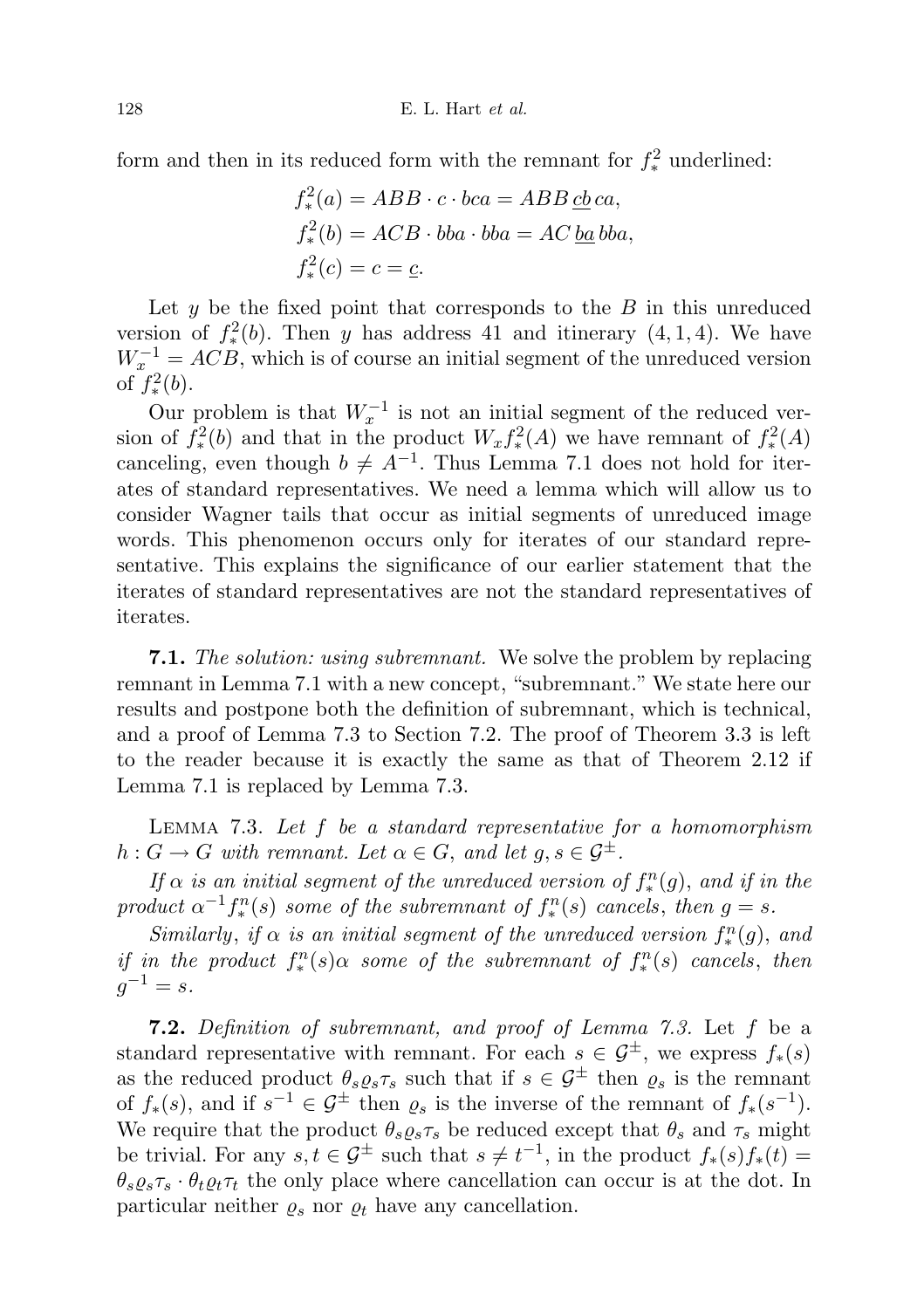We define the subremnant for  $f_*^n(s)$  (denoted  $\hat{\varrho}_{n,s}$ ) recursively. Firstly, the subremnant of  $f_*(s) (= f_*^1(s))$  is just the usual remnant, so  $\hat{\varrho}_{1,s} = \varrho_s \neq 1$ . Next we write  $\rho_s = r_1 \cdots r_y$  as a reduced product of elements of  $\mathcal{G}^{\pm}$ . We then define  $\hat{\varrho}_{2,s}$  to be the unreduced version of  $f_*(\varrho_s)$  with the first  $\theta$ and the last  $\tau$  removed. That is,  $\hat{\varrho}_{2,s} = \varrho_{r_1} \tau_{r_1} \theta_{r_2} \varrho_{r_2} \tau_{r_2} \cdots \theta_{r_y} \varrho_{r_y}$ . Because  $\rho_s \neq 1$ , each  $\rho_{r_i} \neq 1$ . Thus whenever f has remnant,  $f^2$  has subremnant.

Next, we have  $f_*^2(s) = f_*(\theta_s \varrho_s \tau_s) = f_*(\theta_s) \theta_{r_1} \hat{\varrho}_{2,s} \tau_{r_y} f_*(\tau_s)$ . Define  $\hat{\theta}_{2,s}$  to be  $f_*(\theta_s)\theta_{r_1}$ , and  $\hat{\tau}_{2,s}$  to be  $\tau_{r_y}f_*(\tau_s)$ . In this way,  $f_*^2(s)$  in its unreduced form is expressed as  $f^2_*(s) = \hat{\theta}_{2,s} \hat{\varrho}_{2,s} \hat{\tau}_{2,s}$ . And of course  $\hat{\varrho}_{2,s} \neq 1$ .

The inductive step is very similar to the second. More precisely, for  $n > 2$ define  $\hat{\varrho}_{n,s} := \hat{\varrho}_{n-1,r_1} \hat{\tau}_{n-1,r_1} \hat{\theta}_{n-1,r_2} \hat{\varrho}_{n-1,r_2} \hat{\tau}_{n-1,r_2} \cdots \hat{\theta}_{n-1,r_y} \hat{\varrho}_{n-1,r_y}$ , the subword of the unreduced form of  $f_*^n(s)$ . Again, because each  $\hat{\varrho}_{n-1,r_i} \neq 1$ , we have  $\hat{\varrho}_{n,s} \neq 1$ . We have proven the following extension of Lemma 2.11:

LEMMA 7.4. Let  $f$  be a standard representative of a homomorphism with remnant. Then any iterate of f has subremnant, meaning that  $\hat{\varrho}_{n,s} \neq 1$  for each  $n \in \mathbb{N}$  and  $s \in \mathcal{G}^{\pm}$ .

To make this a little clearer, we note that

$$
f_*^n(s) = f_*^{n-1}(\theta_s \varrho_s \tau_s) = f_*^{n-1}(\theta_s) f_*^{n-1}(r_1 \cdots r_y) f_*^{n-1}(\tau_s)
$$
  
=  $f_*^{n-1}(\theta_s) \hat{\theta}_{n-1,r_1} \cdot \hat{\varrho}_{n-1,r_1} \hat{\tau}_{n-1,r_1} \hat{\theta}_{n-1,r_2} \hat{\varrho}_{n-1,r_2} \hat{\tau}_{n-1,r_2}$   
 $\cdots \hat{\theta}_{n-1,r_y} \hat{\varrho}_{n-1,r_y} \cdot \hat{\tau}_{n-1,r_y} f_*^{n-1}(\tau_s).$ 

Note that  $\hat{\varrho}_{n,s}$  is the unreduced version of  $f_*^{n-1}(\varrho_s)$ , with  $\hat{\theta}_{n-1,r_1}$  and  $\hat{\tau}_{n-1,r_y}$  removed. As above, we define  $\hat{\theta}_{n,s}$  to be  $f_*^{n-1}(\theta_s)\hat{\theta}_{n-1,r_1}$ , and define  $\hat{\tau}_{n,s}$  to be  $\hat{\tau}_{n-1,r_y} f_{*}^{n-1}(\tau_s)$ . We have  $f_{*}^{n}(s) = \hat{\theta}_{n,s} \hat{\varrho}_{n,s} \hat{\tau}_{n,s}$ , and we define  $\hat{\varrho}_{n,s}$ to be the *subremnant* of the unreduced form of  $f_*^n(s)$ .

Finally, we sketch the proof of Lemma 7.3. We begin by defining  $p(n, s)$ and  $q(n, s)$ : For any  $s \in \mathcal{G}^{\pm}$ , suppose that  $\varrho_s = r_1 \cdots r_k$  is a reduced product of elements of  $\mathcal{G}^{\pm}$ . Define  $p(s)$  and  $q(s)$  by  $p(s) := r_1$  and  $q(s) := r_k$ . For any  $k > 1$ , define  $p(k, s)$  to be the first letter of the unreduced version of  $\hat{\varrho}_{k,s}$ . We will prove below that this is also the first letter of the reduced version of  $\hat{\varrho}_{k,s}$ . Similarly, for any  $k > 1$ , define  $q(k, s)$  to be the last letter of the unreduced version of  $\hat{\varrho}_{k,s}$ . The proof of the following is left to the reader:

FACTS.

1.  $p(s) = p(1, s)$  by definition.

2.  $p(p(s)) = p(2, s)$  and in general, by induction,  $p^{k}(s) = p(k, s)$ .

3. 
$$
p(k, p(s)) = p(k+1, s)
$$
.

Similar facts hold for  $q(k, s)$ .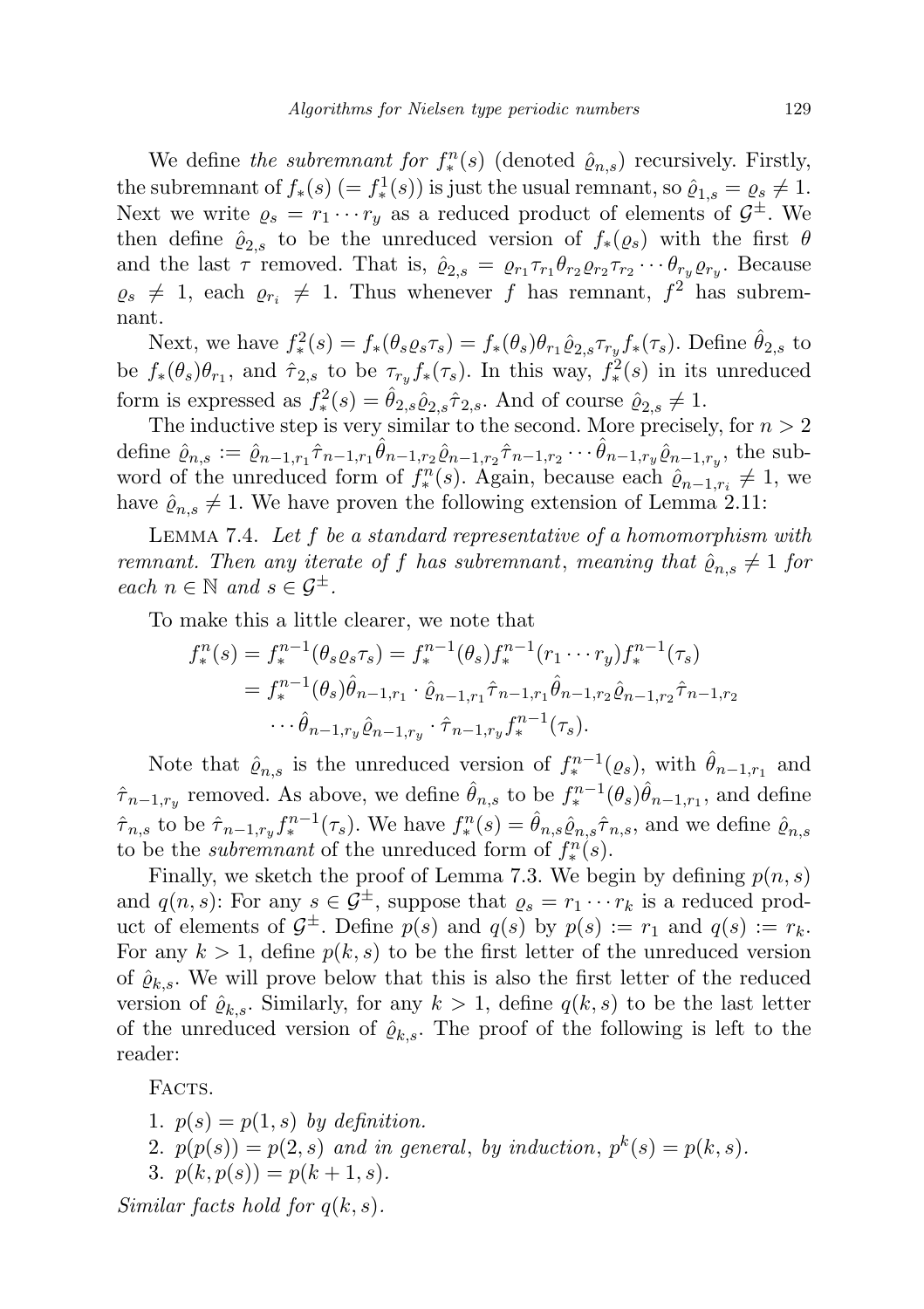Lemma 7.3 follows directly from the following technical lemma.

Lemma 7.5. Let n be a fixed natural number and let f be a standard representative of a homomorphism with remnant.

- 1. For any  $s \in \mathcal{G}^{\pm}$ , when the unreduced version of  $f_*^n(s)$  is reduced, the first and last letter of the subremnant of  $f_*^n(s)$  do not cancel. That is,  $p(n, s)$  and  $q(n, s)$  do not cancel when the unreduced version of  $f_*^n(s)$ is reduced.
- 2. Thus  $p(n, s)$  is the first letter and  $q(n, s)$  is the last letter of the reduced version of  $\hat{\varrho}_{n,s}$ .
- 3. In addition, for any reduced word  $a_1 \cdots a_k$  with each  $a_i \in \mathcal{G}^{\pm}$ , when the product  $f_*^n(a_1 \cdots a_k)$  is reduced, for each i the letters  $p(n, a_i)$  and  $q(n, a_i)$  do not cancel.

Proof. We prove the three statements together by induction.

For  $n = 1$ , the subremnant is the remnant, and the unreduced version of  $f_*(s)$  is the same string as the reduced version. Thus the first statement holds, by Wagner's work. By the definition of remnant, the second and third statements hold as well.

Let  $f_*(s) = \theta_s \varrho_s \tau_s = s_1 \cdots s_k$  be reduced, with each  $s_i$  in  $\mathcal{G}^{\pm}$ . Then there exist l and m such that  $s_l = p(s)$  and  $s_m = q(s)$ . Suppose that all three statements hold for *n*. Consider  $f_*^{n+1}(s) = f_*^n(s_1 \cdots s_k)$ . For each *i*, by the third statement,  $p(n, s_i)$  and  $q(n, s_i)$  do not cancel when  $f_*^n(s_1 \cdots s_k)$  is reduced. We have  $p(n, s_l) = p(n, p(s)) = p(n + 1, s)$ , and we have proven that  $p(n+1, s)$  does not cancel when  $f_*^{n+1}(s)$  is reduced. The same proof works for  $q(n+1, s)$ . Thus the first two statements hold for  $n+1$ .

Next consider an arbitrary reduced product  $a_1 \cdots a_k$  with each  $a_i \in \mathcal{G}^{\pm}$ . Then  $f_*^{n+1}(a_1 \cdots a_k) = f_*^n(f_*(a_1 \cdots a_k))$ . For each i the letters  $p(a_i)$  and  $q(a_i)$  do not cancel when  $f_*(a_1 \cdots a_k)$  is reduced. Let the reduced form of  $f_*(a_1 \cdots a_k)$  be  $b_1 \cdots b_t$  with  $b_j \in \mathcal{G}^{\pm}$ . Each of the  $p(n, a_i)$  and  $q(n, a_i)$  occur in this product. We have  $f_*^{n+1}(a_1 \cdots a_k) = f_*^n(b_1 \cdots b_t)$ . By induction, for each j we know that  $p(n, b_j)$  and  $q(n, b_j)$  do not cancel when  $f_*^n(b_1 \cdots b_t)$ is reduced. But for each i we have, for some j,  $p(n, b_i) = p(n, p(a_i))$  $p(n+1, a_i)$ . The same is true for the q's. Thus when  $f_*^{n+1}(a_1 \cdots a_k)$  is reduced, we know that  $p(n + 1, a_i)$  and  $q(n + 1, a_i)$  do not cancel for all *i*.  $\blacksquare$ 

## References

[1] M. Bestvina and M. Handel, Train-tracks for surface homeomorphisms, Topology 34 (1995), 109–140.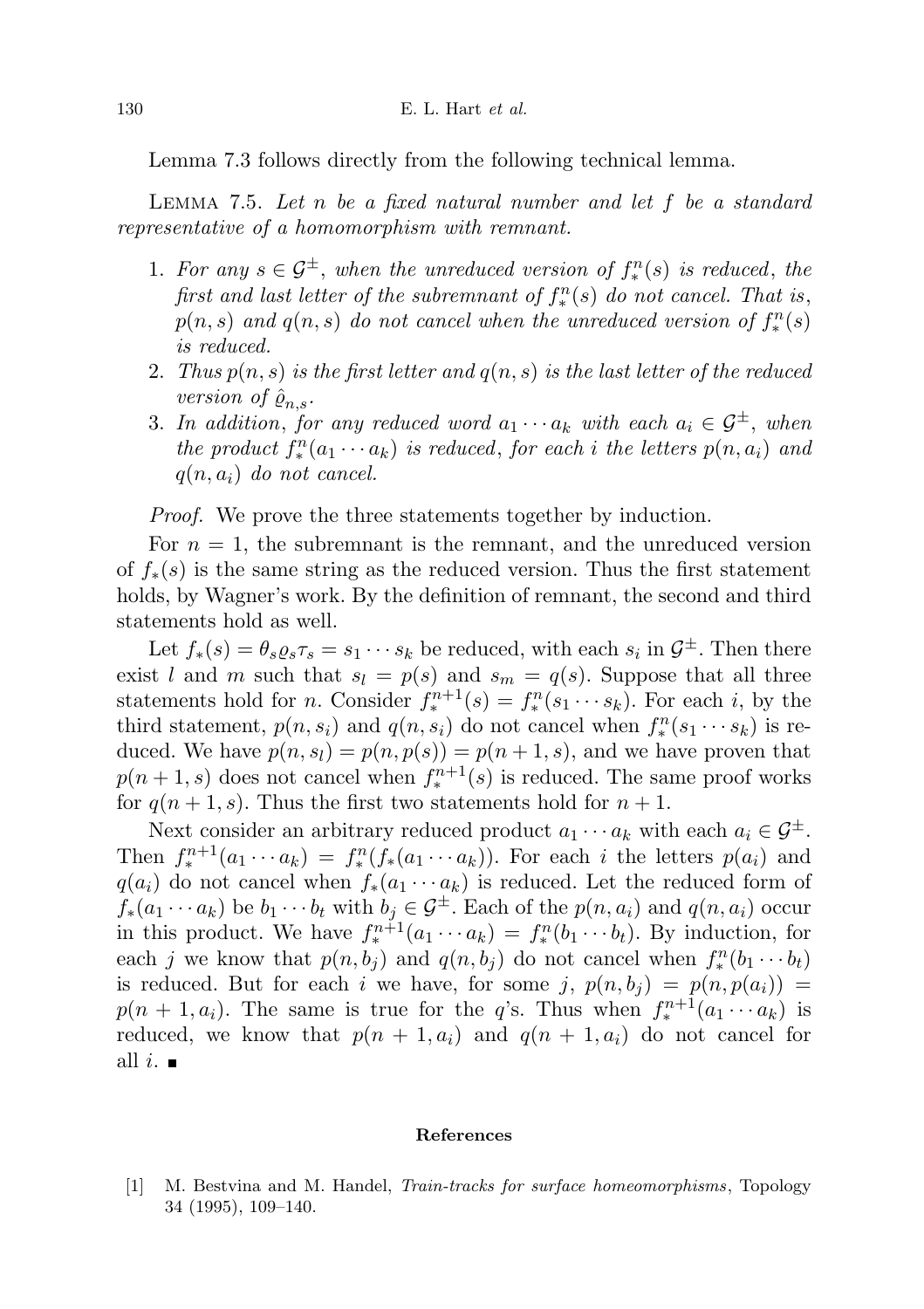- [2] W. Bosma, J. J. Cannon and G. Mathews, Programming with algebraic structures: Design of the Magma language, in: M. Giesbrecht (ed.), Proc. 1994 Int. Symposium on Symbolic and Algebraic Computation (Oxford, 1994), Assoc. Comput. Mach., 1994, 52–57.
- [3] R. F. Brown, The Lefschetz Fixed Point Theorem, Scott, Foresman and Co., 1971.
- [4] E. Fadell and S. Husseini, The Nielsen number on surfaces, in: Contemp. Math. 21, Amer. Math. Soc., 1983, 59–98.
- [5] E. Hart, Algebraic techniques for calculating the Nielsen number on hyperbolic surfaces, in: Handbook of Topological Fixed Point Theory, Kluwer, 2005, 463–487.
- [6] —, Reidemeister conjugacy for finitely generated free fundamental groups , Fund. Math. 199 (2008), 93–118.
- [7] E. Hart, P. R. Heath and E. Keppelmann, Algorithms for Nielsen type periodic numbers of maps with remnant on surfaces with boundary and on bouquets of circles II, in preparation.
- [8] E. Hart and E. Keppelmann, Explorations in Nielsen periodic point theory for the double torus, Topology Appl. 95 (1999), 1–30.
- $[9] \quad -,-$ , Nielsen periodic point theory for periodic maps on orientable surfaces, ibid. 153 (2006), 1399–1420.
- [10] P. Heath and E. Keppelmann, Fibre techniques in Nielsen periodic point theory on nil and solvmanifolds. I, ibid. 76 (1997), 217–247.
- [11] P. Heath, R. Piccinini and C. Y. You, Nielsen-type numbers for periodic points. I, in: Topological Fixed Point Theory and Applications (Tianjin, 1988), Lecture Notes in Math. 1411, Springer, Berlin, 1989, 88–106.
- [12] P. Heath and C. Y. You, Nielsen-type numbers for periodic points. II, Topology Appl. 43 (1992), 219–236.
- [13] B. J. Jiang, Lectures on Nielsen Fixed Point Theory, Contemp. Math. 14, Amer. Math Soc., Providence, RI, 1983.
- [14] M. Kelly, Minimizing the number of fixed points for selfmaps of surfaces with boundary, Pacific J. Math. 126 (1987), 81–123.
- [15] —, Computing Nielsen numbers of surface homeomorphisms , Topology 35 (1996) 13–25.
- [16] —, Nielsen fixed point theory on surfaces, in: Handbook of Topological Fixed Point Theory, Kluwer, 2005, 647–658.
- [17] S. W. Kim, Computation of Nielsen numbers for maps of compact surfaces with boundary, J. Pure Appl. Algebra 208 (2007), 467–479.
- [18] —, Nielsen numbers of maps of polyhedra with fundamental group free on two generators, in preparation.
- [19] J. Llibre and A. Nunes, Minimum number of fixed points for maps of the figure eight space, in: Discrete Dynamical Systems, Int. J. Bifur. Chaos Appl. Sci. Engrg. 9 (1999), 1795–1802.
- [20] C. McCord, Computing Nielsen Numbers, in: Nielsen Theory and Dynamical Systems, Contemp. Math. 152, Amer. Math. Soc., 1993, 249–267.
- [21] J. Wagner, An algorithm for calculating the Nielsen number on surfaces with boundary, Trans. Amer. Math. Soc. 351 (1999), 41–62.
- [22] —, Classes of Wecken maps of surfaces with boundary, Topology Appl. 76 (1997), 27–46.